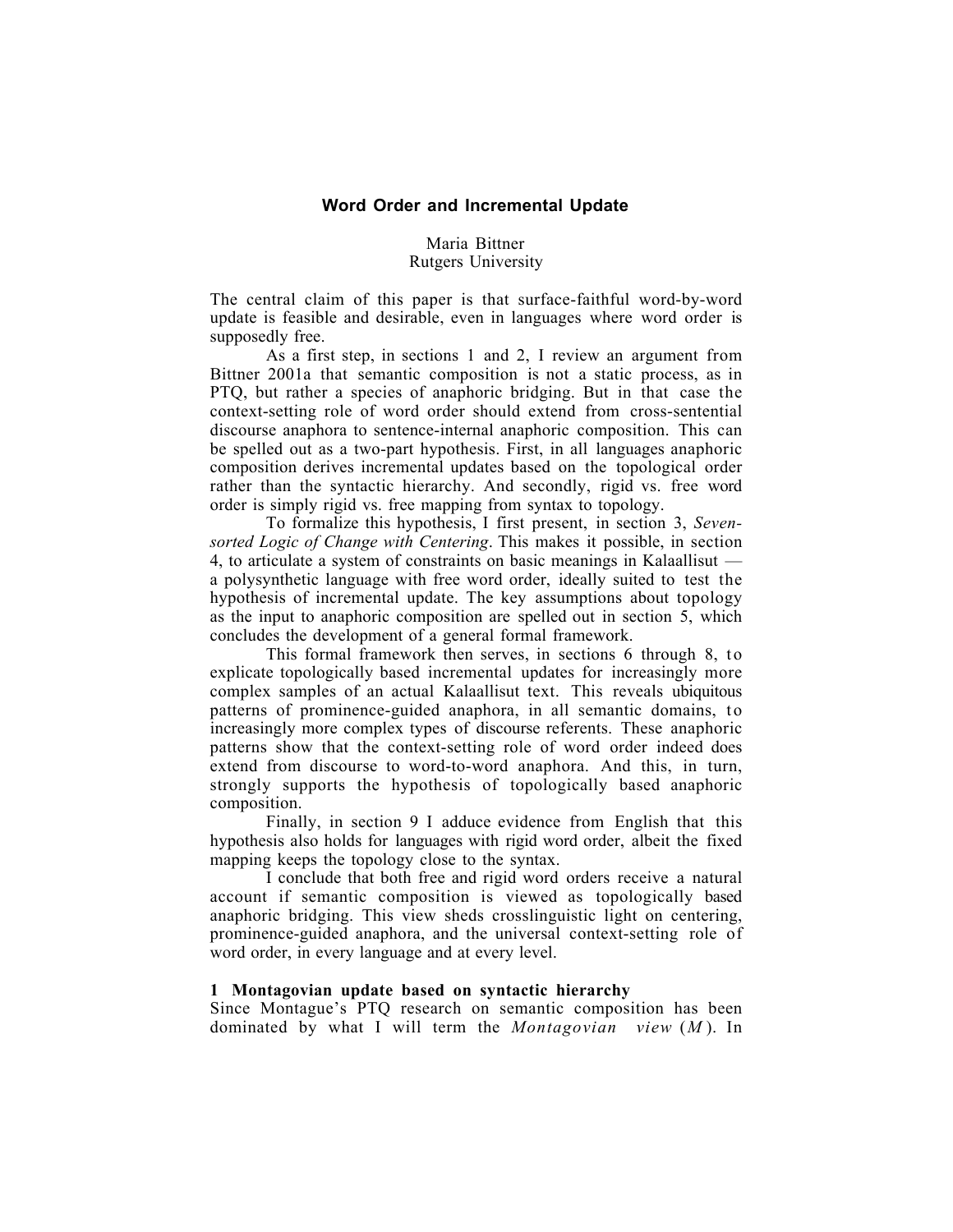Montagovian theories of semantic composition the primary burden rests on static mechanisms — function application, variable binding and, possibly, static type shifting. Dynamics is essentially irrelevant for sentence-internal composition.

| (M) | Composition à la PTQ (static) |  |  |
|-----|-------------------------------|--|--|
|-----|-------------------------------|--|--|

• Primary burden: function application static variable binding (static type shifting)

• Irrelevant / marginal: dynamic anaphora.

This is true of the original PTQ system, for good reasons dynamic semantics had not yet been invented in 1973. But the same continues to hold for dynamic descendants of PTQ — say, *Dynamic Montague Grammar* of Groenendijk and Stokhof 1990, or *Compositional DRT* of Muskens 1996.

For instance, in Compositional DRT the words that constitute (1) would be assigned the neo-Montagovian meanings in (2), ignoring tense and modality.

(1) He bought a big house.

| (2) |        |               | Neo-Montagovian basic meanings (cf. Muskens 1996) Type                                                           |                                                           |
|-----|--------|---------------|------------------------------------------------------------------------------------------------------------------|-----------------------------------------------------------|
|     | $he_n$ |               | $\rightarrow$ $\lambda P_{\text{[se]}}(P(u_n))$                                                                  | $\left[ \lceil se \rceil \right]$                         |
|     | buv    |               | $\rightarrow$ $\lambda Q_{\text{[[se]]}} \lambda v_{se} Q(\lambda v_{se}   \text{[ } v \text{ BUY } v \text{]})$ | $\left[ \lceil se \rceil \rceil \lceil se \rceil \right]$ |
|     | house  | $\rightarrow$ | $\lambda v_{se}$   HOUSE $v$ ]                                                                                   | se                                                        |
|     | big    | $\leadsto$    | $\lambda P_{[se]} \lambda v_{se} (P(v); [ \text{BIG } v])$                                                       | [se][se]                                                  |
|     | $a^n$  | $\rightarrow$ | $\lambda P_{[se]} \lambda P_{[se]} ([u_n] ; P'(u_n); P(u_n))$                                                    | [se][[se]]                                                |

These are essentially as in PTQ, except that the basic types are replaced with dynamic counterparts. The entity type *e* is replaced with *se* — the type of a dynamic concept, mapping information states (type *s*) to entities. Similarly, the truth value type *t* is replaced with *sst*, abbreviated as a box, [ ]. This is the type of a context change potential, relating input states of information to potential outputs.

Because of these type correspondences, the static compositional rules of PTQ continue to work in this dynamic descendant. Thus, given the basic meanings in (2), the meaning of sentence (1) can be composed just as in  $PTQ$  — by function application — as shown in (3). The result is a box that includes a discourse referent for a house, ready to participate in dynamic anaphora. But in Compositional DRT and other Montagovian theories such anaphoric potential plays no role in sentence-internal composition.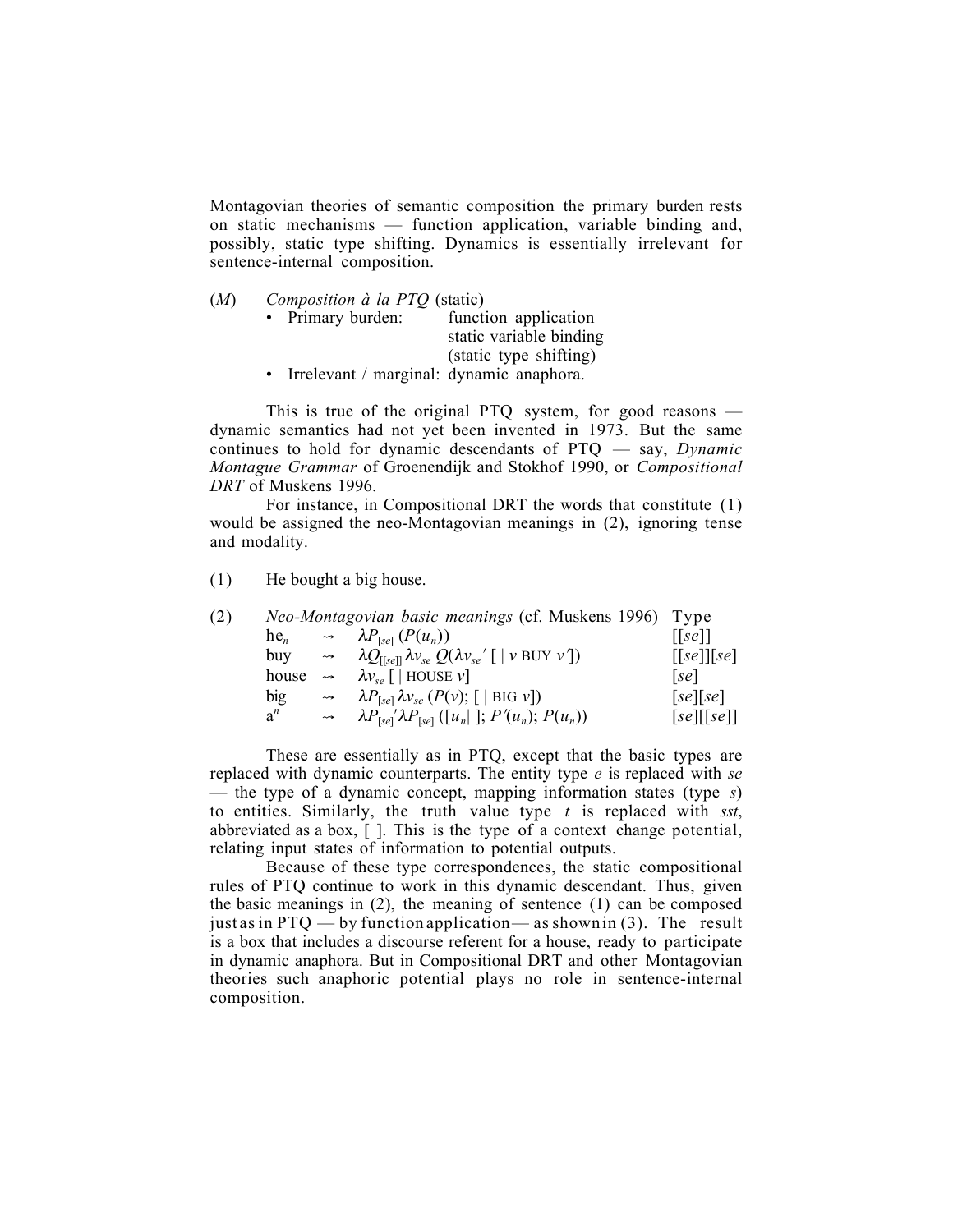(3) he<sub>1</sub> [buy [a<sup>2</sup> [big house]]]  $\rightarrow \lambda P(P(u_1))(\lambda Q \lambda V Q(\lambda V \mid V \text{ BUY } V))$  $(\lambda P' \lambda P ([u_2]]; P'(u_2); P(u_2))$  $(\lambda P \lambda v (P(v); [\|\text{BIG } v])(\lambda v [\|\text{HOUSE } v]))))$  $=$   $[u_2] u_1$  BUY  $u_2$ , HOUSE  $u_2$ , BIG  $u_2$ 

In general, any theory that conforms to the Montagovian assumptions in (*M*) is static at the sentence-internal level. But from (*M*) we can infer  $(\mathbf{W}_M)$ :

 $(W_M)$  Word order plays no role in semantic composition.

This is because the static compositional operations in (*M*) rely only on the syntactic dominance hierarchy and are entirely independent of the linear left-to-right order. Accordingly, Montagovian semantic theories are usually set up so that word order need not even be represented in the structural input to semantic composition, at least not in languages whose word order is supposedly free. This order-independent classical architecture is what I wish to challenge in this paper.

#### 2 Incremental update based on topological order

In fact, I have already challenged the Montagovian view in Bittner 2001a. My complaint was that it fails to generalize across typologically distant languages in a manner that would reconcile two important desiderata for a theory of natural language semantics — universality and surface-faithfulness. The PTQ view of semantic composition is too parochial. Its basic meaning assignment and static semantic rules crucially rely on English bracketing. But the bracketing can be quite different in typologically distant languages — e.g. in *Kalaallisut* (Eskimo-Aleut: Greenland) the proposition of English  $(1)$  can be expressed as  $(4)$ : <sup>1</sup>

(4) *Angisuu-mik illu-si-vu-q.* big-sg.MOD house-buy-IND.IV-3sg 'He bought a big house.'

 $\overline{a}$ 

<sup>&</sup>lt;sup>1</sup> Kalaallisut examples are transcribed in the standard orthography, minus the allophonic lowering of *i* and *u* (to *e* and *o*) before uvulars, and the devoicing of *v* (to ƒ) in consonant clusters. The glosses include the following abbreviations. *Agr*: sg = singular, pl = plural,  $1 = 1$ st,  $2 = 2$ nd,  $3<sub>1</sub> =$  background  $3$ rd,  $3<sub>1</sub> =$  topical 3rd. *Case*: ABL = ablative (source), DAT = dative (goal), EQU = equalis (standard of comparison),  $ERG = ergative$ ,  $LOC = locative$ ,  $MOD = modalis$  (modifier),  $VIA =$ vialis (path). *Mood*: ELA<sub>T</sub> = elaboration of  $\top$ -subject, ELA<sub>LI</sub>V = IV-elaboration of ⊥-subject, ELA<sub>⊥</sub>.TV = TV-elaboration of ⊥-subject, FCT<sub>T</sub> = old fact about  $\tau$ -subject,  $\text{FCT}_1 = \text{old}$  fact about  $\bot$ -subject, IND.IV = indicative IV, IND.TV = indicative TV.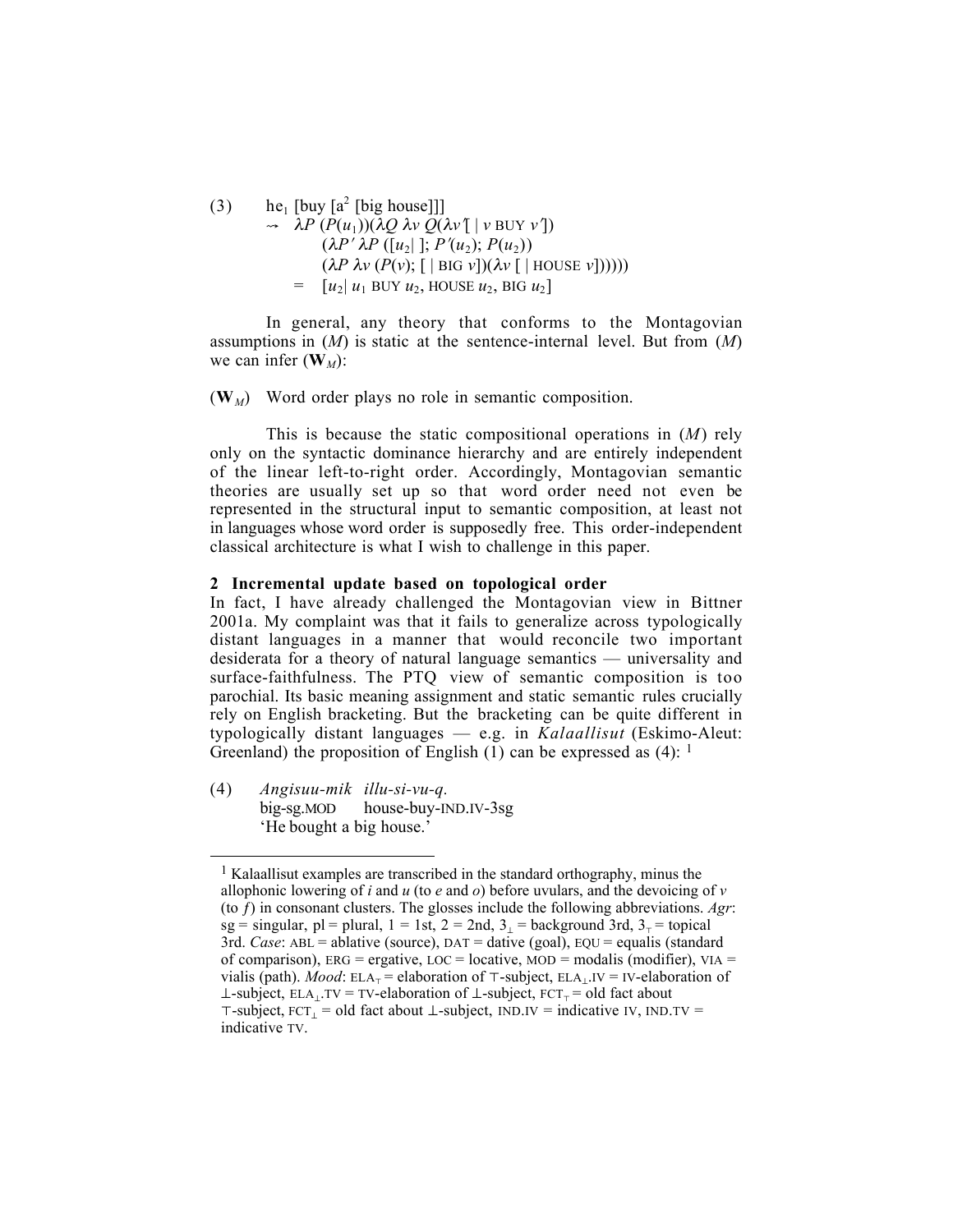Because of the different bracketing, PTQ style analyses such as (2) and (3) of English (1) fail to generalize to Kalaallisut (4). One must posit either Kalaallisut-specific basic meanings (as van Geenhoven 1998) or else more English-like input to semantic composition (as Bittner 1994). Neither solution is satisfactory. If the basic meaning assignment is language-specific, then it cannot capture intuitions about crosslinguistic morpheme-by-morpheme equivalences — for example, the intuition that the English verb *buy* is equivalent to the Kalaallisut verbal suffix *-si*. On the other hand, abandoning surface-faithfulness amounts to saying that only English structures are interpretable, whereas Kalaallisut structures must first be assimilated to English — hardly what we mean when we claim, or hope, that natural language semantics is universal.

To resolve this dilemma, I proposed in Bittner 2001a that composition is better thought of as a dynamic process. Its main role is to build anaphoric bridges, by filling in missing but predictable bits of meaning — a form of accommodation similar to definite antecedent bridging in discourses like (5).

(5) He bought [a house]. [The roof] is leaking.  $\rightarrow$  He bought [a house]. *It has a roof.* [The roof] is leaking.

In discourse anaphoric bridging is based on prominent discourse referents and common knowledge — for instance, in (5), the well-known part-whole relation between roofs and houses. Compositional bridging likewise involves prominence-guided anaphora. But it does not rely on defeasible inferences from common knowledge. Instead, compositional bridges are built by non-defeasible type-driven rules of an order-sensitive compositional system employing dynamic type-lifting operators — a form of grammaticized accommodation (defined in Bittner 2001a).

Thus, reversing the Montagovian view (*M*), the anaphoric view (*A* ) puts the main burden of semantic composition on dynamic prominence-guided anaphora, relegating static operations to a marginal role, if any.

(*A*) *Composition as anaphora* (dynamic)

| • Primary burden:                              | prominence-guided anaphoric bridging |
|------------------------------------------------|--------------------------------------|
|                                                | (by dynamic type-lifting)            |
| • Irrelevant / marginal: function application, |                                      |
|                                                | static variable binding.             |

The key notion of prominence-guided anaphora can be formalized by combining the typed *Logic of Change* of Muskens 1995 with the prominence-guided first order *Predicate Logic with Anaphora* of Dekker 1994. The result is a typed *Logic of Change with Centering*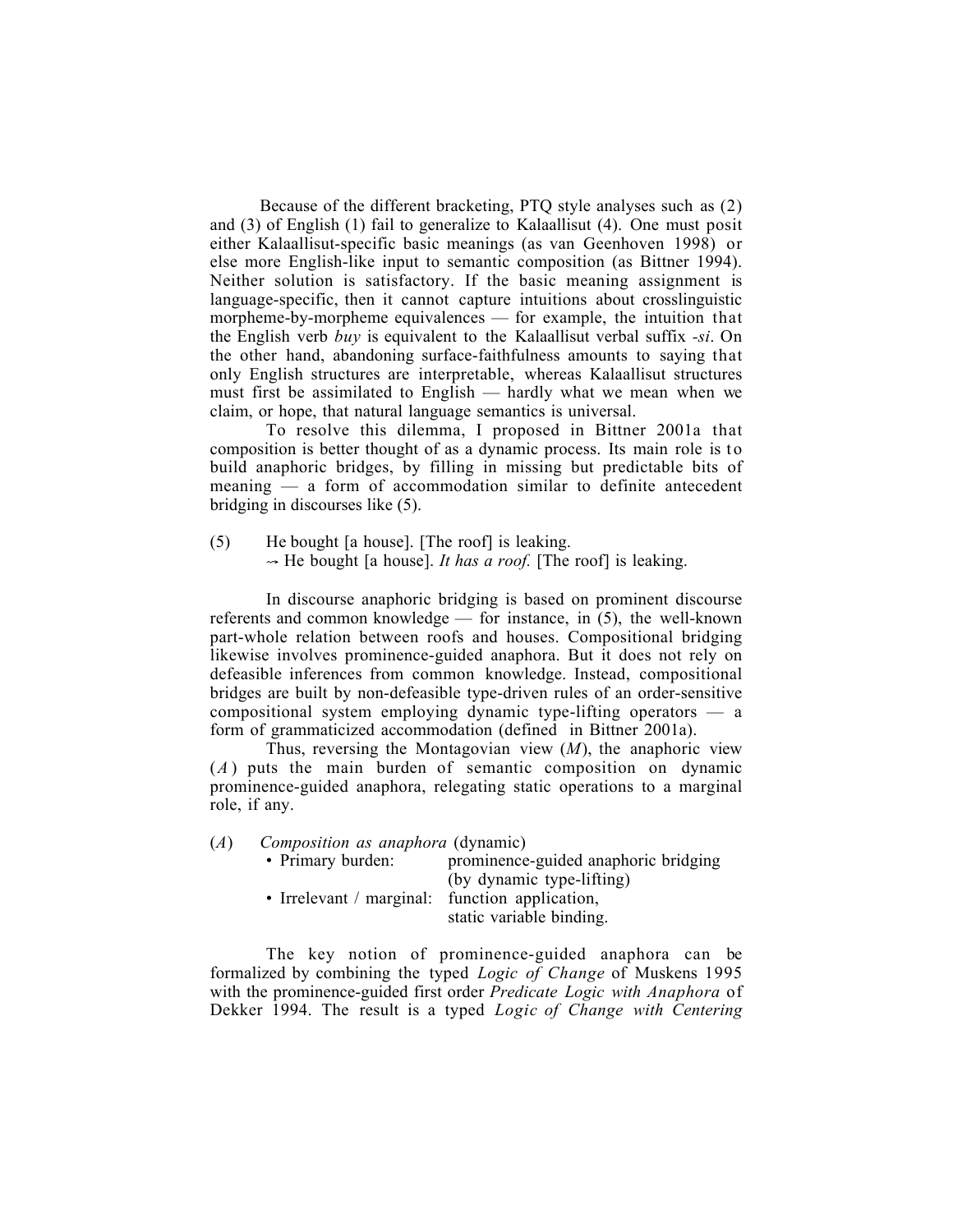presented in Bittner 2001a. In this system discourse referents (aka *drefs*) are not variables, but prominence-ranked semantic objects — entities, events, etc, depending on the ontology  $(A1)$  — forming two stacks, as set forth in (*A*2).

| (A1) | <i>Ontology</i> :                                                                                          |
|------|------------------------------------------------------------------------------------------------------------|
|      | entities $e$ , eventualities $o$ ,  (other basic types)                                                    |
|      | kinds $\kappa := oe$ ,  (other functional types)                                                           |
| (A2) | <i>Fore</i> -   <i>Back-ground</i> : i. <i>a</i> -drefs added to $\tau$ -   $\bot$ -stack by $v_a$   $v_a$ |
|      | ii. top <i>a</i> -dref retrieved by $(da)_{sa}$ $(da)_{sa}$                                                |

The two dref stacks are denoted by lattice-theoretic symbols for top  $(\top)$  and bottom  $(\bot)$ . Intuitively, they represent foregrounded and backgrounded drefs. A dref object can be added to the foreground stack or background stack by a bold or italicized variable of the appropriate type. For any type  $a$ , the topmost dref can then be retrieved by a demonstrative of the form d*a* or *da* (with 'd' mnemonic for 'that'). Demonstratives are not variables, but dynamic *a*-concepts (type *sa*), mapping the current information state to the appropriate type *a* dref object.

Given this representation language and the universal system of bridge-building type-lifting operators of Bittner 2001a, it is no longer a dilemma that languages may converge on the same meaning across different bracketing, as in  $(1)$  and  $(4)$ . The convergence can be traced to crosslinguistic agreement on two key points. First, the two languages agree on the bridgeable basic meanings  $-$  in this case, on  $(6)$ . And secondly, they agree on the prominence-guided anaphoric bridges to be built by the dynamic type-lifting of this grammaticized bridging system.

| (6) |        |        |               | Bridgeable basic meanings (à la Bittner 2001a)  | Tvpe   |
|-----|--------|--------|---------------|-------------------------------------------------|--------|
|     | he.    | $-3sg$ | $\rightarrow$ | $\lceil 3$ SG de                                |        |
|     | buy.   | -buv   | $\rightarrow$ | $\lambda z$ [   de BUY z]                       | e      |
|     | house, | house- | $\rightarrow$ | $\lambda z_e[k_{\kappa}]$ HOUSE $k, z \leq k$ ] | [e]    |
|     | big,   | big-   | $\rightarrow$ | $\lambda z$ , $\lceil z \rceil$ BIG dk          | le l   |
|     | a,     | ---    | $\rightarrow$ | $\lambda P_{\text{rel}} P$                      | [e][e] |

With this much agreed on, anaphoric composition tolerates dissent on every other point, including radically different bracketing. All this means is that some anaphoric bridges are built in a different order or at a different level — say, syntax in one language, morphology in another. Thus, for example, English (1) and Kalaallisut (4) can be composed as in  $(1')$  and  $(4')$ , respectively.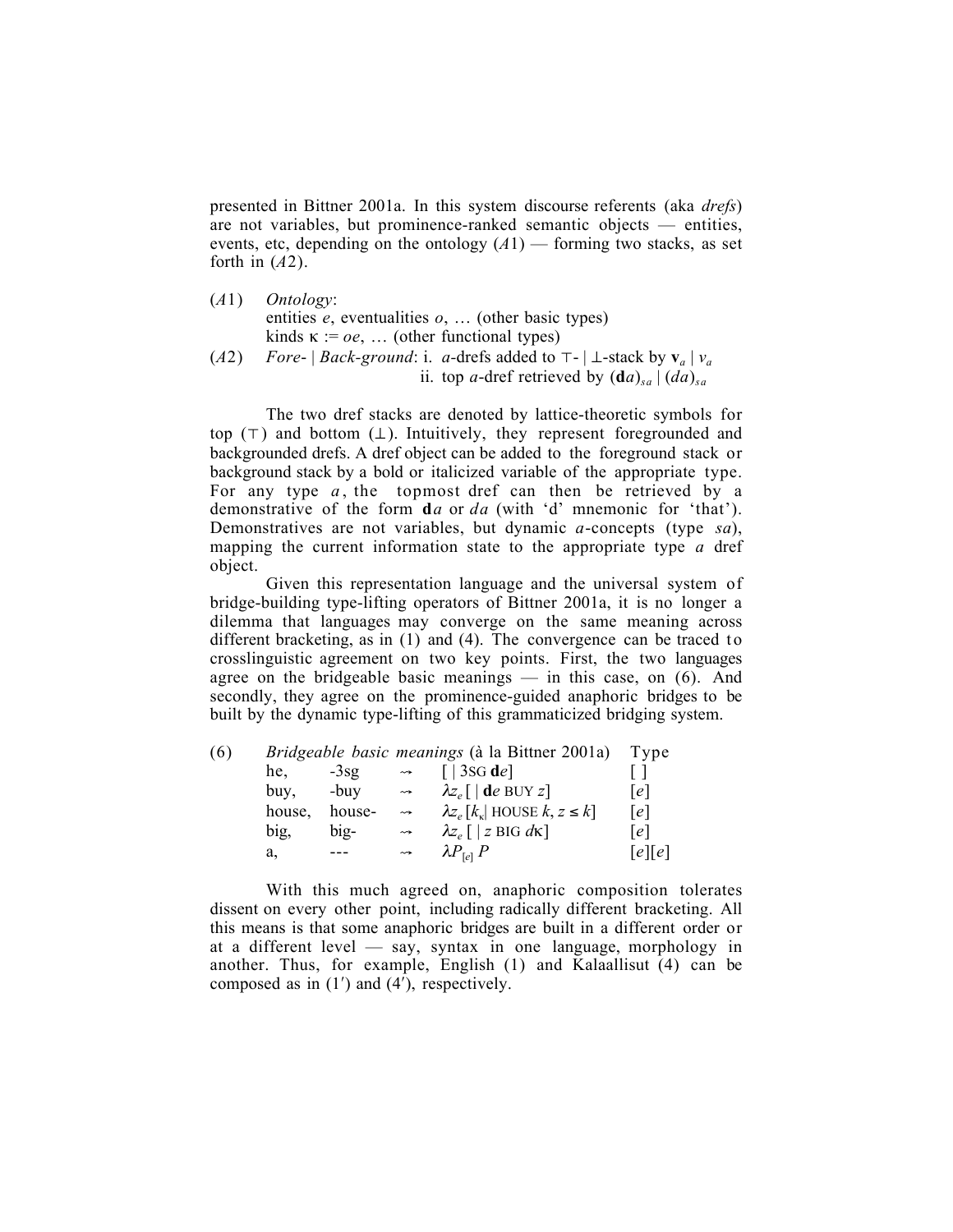(1′) he [buy [a [big house]]]  $\rightarrow$  [| 3SG d*e*]; ([*ye*| ]; λ*ze*([ | d*e* BUY *z*];  $\lambda P_{\text{rel}} P (\lambda z_e([k_{\kappa} \text{HOUSE } k, z \leq k]; [\text{Z BIG } d\kappa]))(z))\{de\})$ (4′) big [[house-buy]-3sg]  $\rightarrow$   $((([y_e]; \lambda z_e([k_{\kappa}]\text{ HOUSE }k, z \leq k]; [\text{d}e \text{ BUY }z])(de\})); [\text{3SG de}])$  $λz<sub>e</sub>[ | z \text{ BIG } d\kappa ] {de}$ 

Both compositional paths respect surface bracketing, letting English be English and Kalaallisut, Kalaallisut. And in both languages any bits of meaning that are missing from the lexical entries in (6) are predictably filled in, by the universal type-lifting system, which resolves type mismatch by building an anaphoric bridge.

At the end of the day, once the prominence-guided anaphoric links are resolved, both compositional paths converge on the same bottom line, to wit (7).

(7)  $\left[\right]$  3sG de];  $\left[k_k y_e\right]$  de BUY y, HOUSE  $k, y \le k, y$  BIG  $k$ ]

This representation presupposes an input state with a foregrounded — i.e., topical — individual (d*e*), which is atomic and is neither the speaker nor the addressee. The background stack of the input is updated as follows. First,  $y_e$  adds an entity, and then  $k_k$  tops it up with a kind. In the ontology of (A1) a kind is a function that maps any event where the kind is instantiated to the instantiating entity. In (7) the background kind is instantiated by houses, while the background entity is a big instance of that kind bought by the currently topical individual.

Semantic convergence across structural diversity provides dramatic support for the anaphoric view of semantic composition. But if composition is prominence-guided anaphora, then the context-setting role of word order should extend from discourse anaphora to compositional anaphoric bridging. More precisely, I propose to replace the static view of worder order ( $\mathbf{W}_M$ ) with the dynamic hypothesis ( $\mathbf{W}_A$ ).

- (W*A*) *All languages*: Anaphoric composition derives word-by-word updates based on surface topological trees.
	- *Free' order*: Free map:  $GF \rightarrow TopoF$ .

Words ordered for optimal anaphora (*Ideal*: short links).

This comprises two claims. First, in all languages anaphoric composition derives incremental updates based on surface trees representing ordered topological fields. And secondly, languages with free word order freely map any grammatical function to any topological field.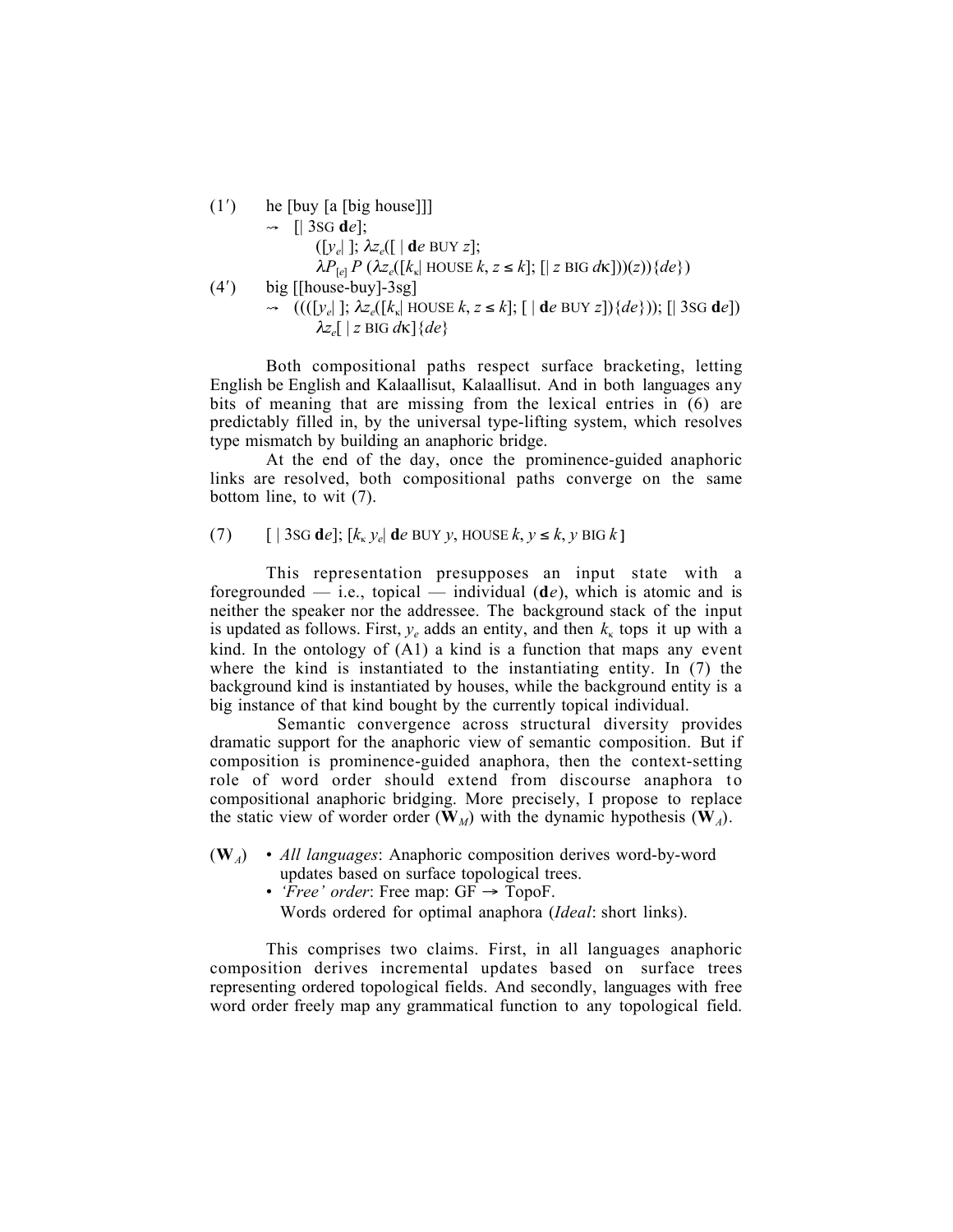Words are ordered for optimal anaphora — intuitively, so that anaphoric links, ranked by importance, are as short as possible.

For rigid word order, the hypothesis that the input to semantic composition is the topological order rather than the syntactic hierarchy is less revolutionary than it sounds. With fixed mapping from syntax to topology, topological trees are like syntactic trees of theories such as HPSG, modulo topological field assignments to dependent nodes. This reassuring point will be illustrated for English in section 9.

But first we develop a suitable formal framework (sections 3–5) and motivate the universal hypothesis  $(\mathbf{W}_A)$  with evidence from Kalaallisut, whose word order is free. With free mapping from syntax to topology, the hypothesis that it is topology, not syntax, that serves as the input to semantic composition is indeed radical. A claim of this magnitude cannot be persuasively argued without extensive, and therefore complex, evidence. So we will proceed gently, from simple episodic discourse to more complex varieties. Throughout, topological order will be shown to play a key role, because ubiquitous prominence-guided anaphora in all semantic domains crucially relies on this order to determine the local context (sections 6–8).

## 3 Seven-sorted Logic of Change with Centering  $(ICC<sub>7</sub>)$

The *Logic of Change* of Muskens 1995 distinguished four basic sorts: entities  $e$ , eventualities  $o$ , times  $\tau$ , and worlds **w**. To incorporate the insights of Grosz *et al* 1995, the *Logic of Change with Centering* developed by Bittner 2001a, b replaced classical index-based anaphora with anaphora based on current prominence. Also, following Partee 1984, eventualities were sorted into events  $\varepsilon$  and states  $\sigma$ . In addition, Kalaallisut texts further motivate parallel sorting of entities, into active α and passive β, as well as supplementing the temporal sort τ with a spatial sort π. The resulting *Seven-sorted Logic of Change with Centering*  $(ICC<sub>7</sub>, see Appendix) will then suffice to define all of the commonly$ occurring dref types, as in (*A*1). By the standards of constructed examples, considered by Muskens 1995 and other pioneers, this sevensorted ontology may seem unduly complex. But with all due respect to the pioneers, it is time, I think, to move on to real texts. And to interpret those, by topologically based incremental update, no leaner ontology will do because all of the dref types in table (*A*1) are in constant demand.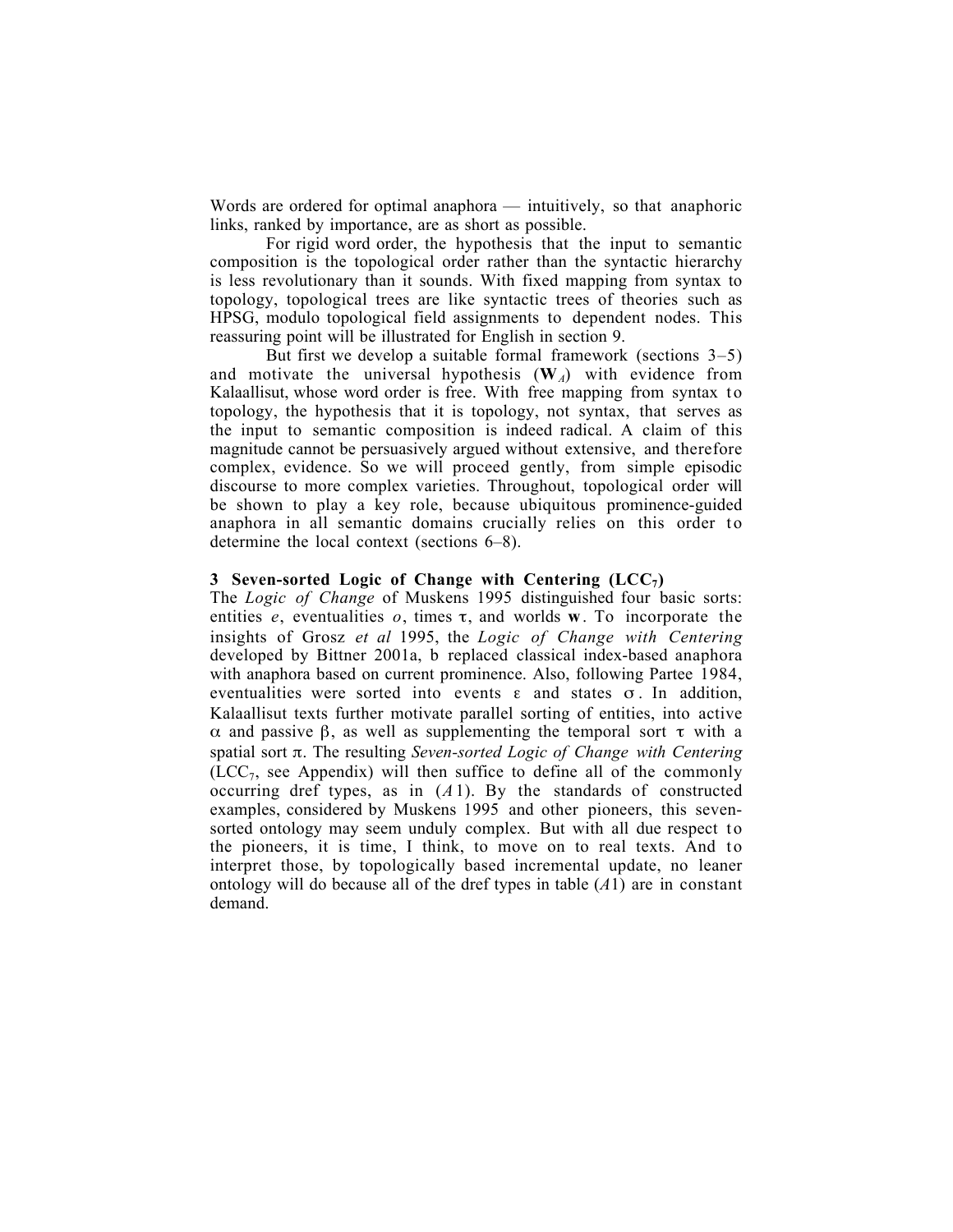| $\mathbf{r}$             |                       | seven sorrow onload by $\frac{1}{2}$ by $\frac{1}{2}$ by $\frac{1}{2}$ multiple |                                                        |                  |                             |                 |
|--------------------------|-----------------------|---------------------------------------------------------------------------------|--------------------------------------------------------|------------------|-----------------------------|-----------------|
| Type                     | Abbr.                 | Name of objects                                                                 | ${}^{\intercal}V$                                      | ${}^{\perp}V$    | $^{\intercal}D$ $^{\perp}D$ |                 |
| t                        |                       | truth values                                                                    |                                                        |                  |                             |                 |
| $\mathbf{W}$             |                       | worlds                                                                          |                                                        | $\mathcal W$     |                             |                 |
| ε                        |                       | •events                                                                         | e                                                      | $\mathfrak{e}$   |                             |                 |
| $\sigma$                 |                       | •states                                                                         | $\mathbf{s}$                                           | $\boldsymbol{S}$ |                             |                 |
| $\alpha$                 |                       | •active entities                                                                | a                                                      | $\boldsymbol{a}$ |                             |                 |
| $\beta$                  |                       | <i>•passive entities</i>                                                        | b                                                      | b                |                             |                 |
| τ                        |                       | •times                                                                          | t                                                      | $\boldsymbol{t}$ |                             |                 |
| $\pi$                    |                       | ·places                                                                         | L                                                      | $\iota$          |                             |                 |
| Wt                       | $\omega$              | •possibilities                                                                  | p                                                      | p                |                             |                 |
| <b>wwt</b>               | Ω                     | • $ω$ -concepts (accessibility relations)                                       | $\mathbf{q}$                                           | q                |                             |                 |
| $w\tau t$                | $\boldsymbol{\theta}$ | $\cdot \tau$ <i>t</i> -concepts ( $\tau$ -domain concepts)                      | $\mathbf T$                                            | $\mathcal{I}$    |                             |                 |
| Wε                       |                       | $\cdot$ e-concepts                                                              | $\frac{e}{i}$                                          | $\frac{e}{1}$    |                             |                 |
|                          |                       |                                                                                 |                                                        |                  |                             |                 |
| $\varepsilon t$          |                       | $\cdot$ $\varepsilon$ -sets                                                     | E                                                      | E                |                             |                 |
|                          |                       |                                                                                 |                                                        |                  |                             |                 |
| $\epsilon \epsilon$      |                       | •ε-dependencies (processes)                                                     | e e                                                    | ee               |                             |                 |
|                          |                       |                                                                                 |                                                        |                  |                             |                 |
| <b>EVEEVO</b>            | $\boldsymbol{o}$      | •eventualities ( <i>occur</i> )                                                 | ev                                                     | ev               |                             |                 |
| $\alpha \vee \beta$      | $\epsilon$            | ·entities (exist)                                                               | $\mathbf{x}$                                           | $\boldsymbol{x}$ |                             |                 |
| <b>WTV</b>               | $\eta^\text{v}$       | • <b>v</b> -habits ( $v \in \{o, \varepsilon, \varepsilon, \sigma\}$ )          | $\bm{h}^{\text{v}}$                                    | $h^{\vee}$       |                             |                 |
| won                      | $\kappa^n$            | •n-kinds ( $n \in \{e, \alpha, \beta, \tau, \pi\}$ )                            | $k^n$                                                  | k <sup>n</sup>   |                             |                 |
| $\eta^{\vee}\eta^{\vee}$ | $\eta\eta^\vee$       | •v-scales                                                                       | $h h^{\vee} hh^{\vee}$                                 |                  |                             |                 |
| $\kappa^n \kappa^n$      | $\kappa\kappa^n$      | •n-scales                                                                       | $\mathbf{k} \mathbf{k}^{\mathsf{n}}$ $kk^{\mathsf{n}}$ |                  |                             |                 |
| ab                       |                       | •ab-dependencies (a, b, any •-types)                                            | $\boldsymbol{f}$ <sub>ab</sub>                         | $f_{\sf ab}$     |                             |                 |
| $\mathbf{s}$             |                       | stacks (of •-typed dref objects)                                                |                                                        |                  |                             |                 |
| $W \times S \times S$    | $\boldsymbol{S}$      | information states                                                              |                                                        | i, j             |                             |                 |
| sa                       |                       | dynamic $a$ -concepts $(a, any -type)$                                          |                                                        |                  | $da_n$                      | $d\mathbf{a}_n$ |
| sst                      |                       | updates                                                                         |                                                        | $\boldsymbol{J}$ |                             |                 |

(*A*1) *Seven-sorted ontology of LCC*<sup>7</sup> (• marks dref types)

Thus, even simple episodic passages (such as  $(8)$ – $(9)$  in section 6) involve reference to all of the seven basic types — possibilities (type ω := wt), events (ε), states (σ), active entities ( $\alpha$ ), passive entities ( $\beta$ ), as well as times (τ) and places (π). Process drefs — for chains of events are also common. Formally, these are ε-dependencies, mapping each stage of the process, except the last, to the next stage.

Drefs for concepts are required for intensional contexts. Set-level drefs are needed for distributive plurals (e.g., the first NP in (8)). Drefs for a-dependencies, with assorted types a, are evoked not only by process verbs but also, for instance, reflexives (à la bound pronouns of Jacobson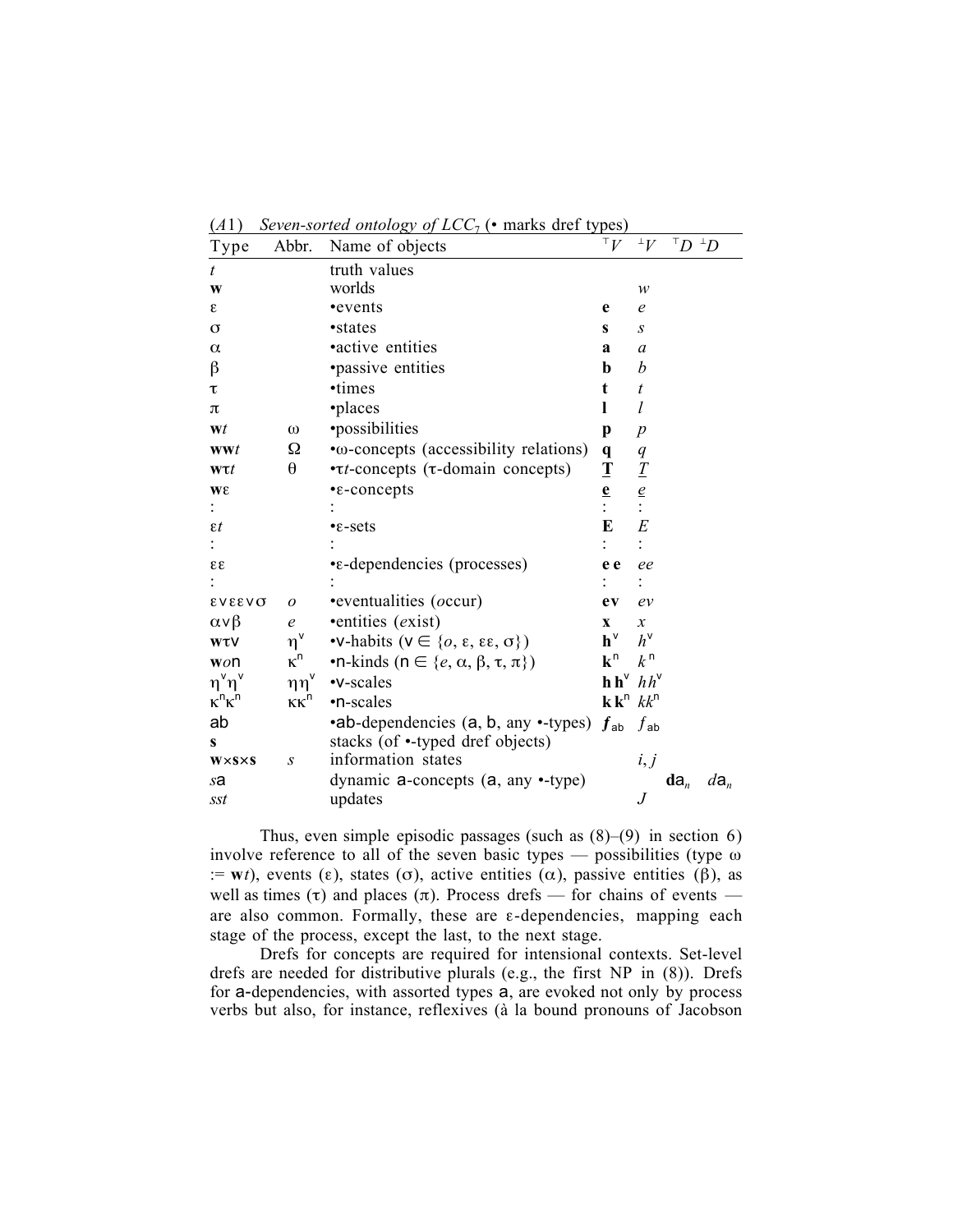1996), reciprocals (à la Schwarzschild 1996), and some functional nouns (e.g., 'morning.of' in (11)). Distributivity and functional nouns may also refer to more complex a-to-b dependencies. And so may comparatives and ellipsis (e.g., in (12)), to name just a few sources of such drefs.

Habituals refer to habits (e.g., in  $(10)$ – $(11)$  in section 7). We model a habit as a function that maps any world and time when the habit is instantiated to the instantiating eventuality (type  $\eta^v := w\tau v$ , for some sort of eventuality v). This extends to habituals the encapsulation strategy that Stone 1997 first proposed for modality. On this view, neither phenomenon involves a quantifier, be it generic or modal. Instead, both evoke drefs — for habits or possibilities — that encapsulate entire dependencies and are then suitably related by habitual or modal predicates. In particular, temporal anaphora relates habits to  $\tau$ -domain concepts (type  $\theta := w\tau t$ ).

Kind-level nominals refer to kinds of entities (e.g., seals in (8)), or kinds of times (e.g., durations in (12)), or kinds of places. To model these, we again extend Stone's encapsulation strategy. That is, a kind is a function that maps any world and eventuality where the kind is instantiated to that particular instance (type  $\kappa^n := \mathbf{w} \circ \mathbf{n}$ , for a nominal type n). For entities, this theory of kinds is similar to Chierchia 1998, but without maximality. There are many kinds of seals, durations, etc.

This has implications for comparison, which ranks habits or kinds on a scale. Adapting Kamp 1975 and Cresswell 1976, we model a scale as a chain of successively more restricted degrees. For example, to be long to a degree *k* is to instantiate that degree on a scale for length (e.g.,  $\leq I$ *min*,  $\geq 2$  *min*, ...) in section 8). A degree is simply a ranked habit or kind on a scale. Typewise, a scale is a η- or κ-dependency, mapping each degree, except the top, to the next degree up the scale.

All of these general points will be illustrated with samples of a Kalaallisut text in sections 6 through 8. But first we must constrain the key basic meanings. So as a first application of  $LCC<sub>7</sub>$ , we spell out a system of constraints on basic meanings in Kalaallisut, which will play a crucial role in topologically based incremental update.

#### 4 Constraints on basic meanings in Kalaallisut

Basic meanings in Kalaallisut conform to a system of six constraints — (B1)–(B3) for roots and derivational morphemes, and (B4)–(B6) for inflectional morphemes.

By (B1), a noun root or noun-forming suffix contributes a predicate whose primary argument is (a) backgrounded and (b) of a ntype. That is, depending on the noun and its context, the primary argument may be a basic n-object (entity, time or place), a set of nobjects, an intensional concept of a n-object, a n-dependency, a n-kind, a n-scale for ranking kinds, or some other function with n-values.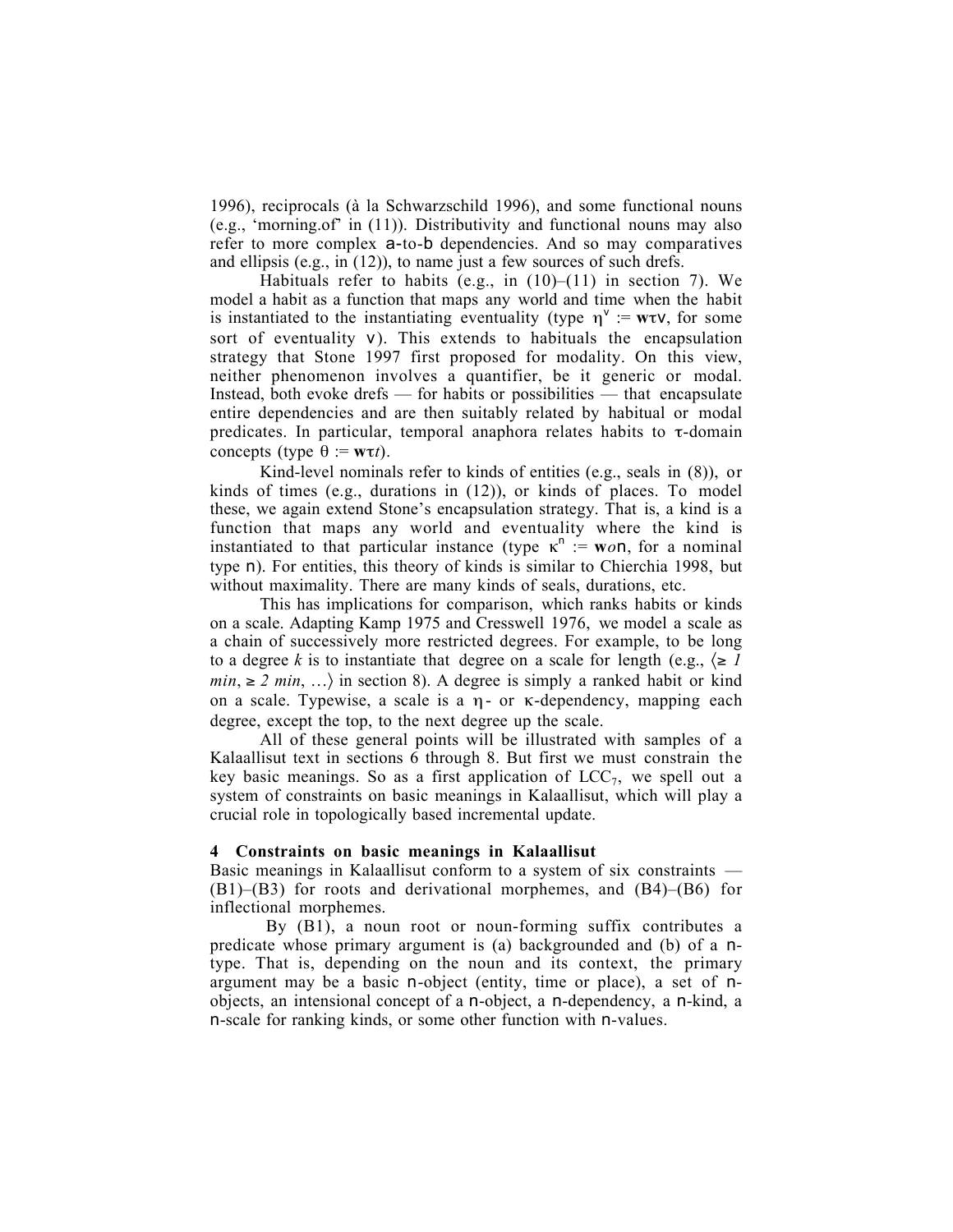- (B1) The primary argument of  $(X)$ )N is backgrounded and is of  $n$ -type, where
	- i. *e*, α, β, τ, π are n-types,
	- ii. if n is an n-type, then so is n*t*, and an for all a.

*Mutatis mutandis*, (B2) is similar. The primary argument of a verb root or verb-forming suffix is (a) backgrounded and (b) of a v-type. That is, depending on the verb and its context, the primary argument may be a basic v-object (event or state), a set of v-objects, an intensional concept of a v-object, a v-dependency (e.g., a process), a v-habit, a vscale for ranking habits, or some other function with v-values.

- (B2) The primary argument of (X\)V is backgrounded and is of v*-type*, where
	- i. *o*, ε, σ, are v-types,
	- ii. if  $v$  is a v-type, then so is  $vt$ , and  $av$  for all  $a$ .

(B3) constrains secondary arguments of verbs, i.e., their nominal subjects and objects. By default, the subject is topical (e.g. WAKE.UP<sub>dω</sub> $\langle e, \rangle$  $d\alpha$ ), and any direct object, backgrounded (e.g. USE<sub>dω</sub> $\langle ee, d\alpha, d\beta \rangle$ ). These defaults may be defeated by agreement, which in Kalaallisut explicitly contrasts topical third person vs. backgrounded third (glossed '-3sg<sub> $<sub>T</sub>$ </sub>' vs.</sub>  $-3sg_1$ ').

(B3) The subject of  $(X)$ ) is topical and any direct object backgrounded, unless subject or object agreement defeats these defaults.

Turning now to the inflectional system, (B4) says that the verbal inflection locates the last  $-$  i.e., most prominent  $-$  eventuality of the stem in relation to the current topic time in every world of the current modal topic. Just what this relation is depends on the aspectual sort of the eventuality  $-$  e.g., the current topic time is included in a state, but it frames an event, and at least the first stage of a process.

 $(B4)$  V $\vee$  relates the last v-argument of the stem V to the temporal topic in every world of the modal topic in aspect-guided manner (e.g., dτ ⊆<sup>d</sup><sup>ω</sup> *d*σ for *states*, *d*ε ⊆<sup>d</sup><sup>ω</sup> dτ for *events*, *d*εε ⊆<sup>d</sup><sup>ω</sup> dτ or beg  $d\epsilon \in \mathcal{L}_{d\omega}$  **d**τ for *processes*.)

In addition, by (B5), the mood inflection of the main verb updates the modal topic (e.g., indicative mood typically reintroduces the modal topic,  $[p \mid p = d\omega]$ ). In contrast, dependent moods update the temporal topic. The details again depend on the aspectual sort of the most prominent eventuality of the stem. If this eventuality is a state,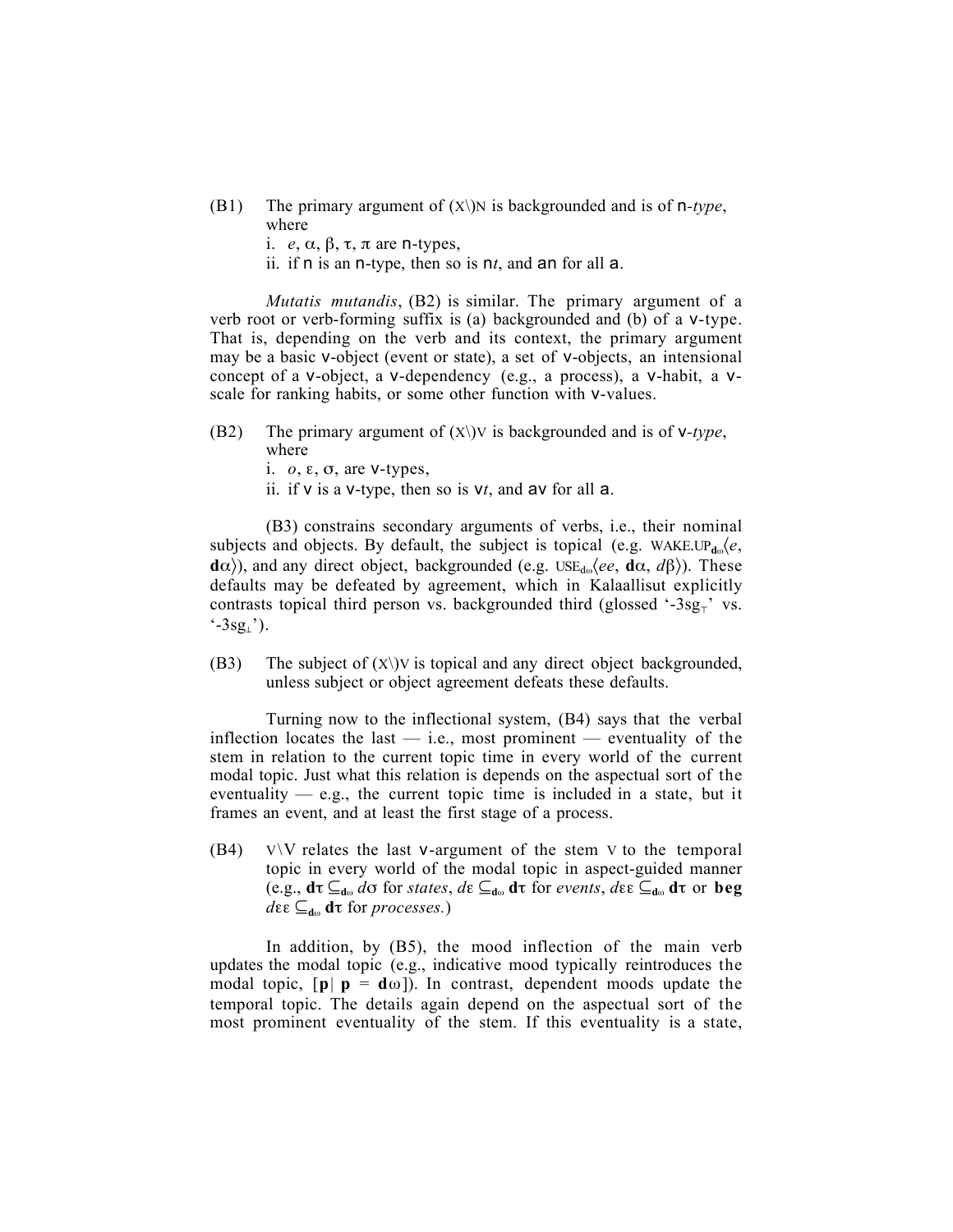then the new topic time is its duration; for a process, it is part of the duration; and for an event, it is the duration of the result state, which I dub the *aftertime*.

(B5) *MAIN.mood*-V\V updates modal topic. *DEP.mood*-V\V updates temporal topic in aspect-guided manner (e.g.,  $[t]$  t =<sub>dω</sub> tm *d* $\sigma$ ] for *states*,  $[t | t =_{d_{\omega}} \textbf{aft} \ d\varepsilon]$  for *events*,  $[t | t \subseteq_{d_{\omega}} \textbf{tm} \ d\varepsilon]$  for *processes.*)

Finally, by (B6), an overt subject updates the n-topic while an overt direct object updates the top n-dref in the background, unless possessor agreement defeats these defaults. Oblique cases contribute characteristic relations (e.g. the contribution of the dative case on a place-denoting noun is 'includes the end of the path').

(B6) *SUB.case* updates the n-topic and *DIROBJ.case*, the backgrounded n-dref,unless possessor agrement defeats these defaults. Each *OBL.case* contributes a relation (e.g. *shore*-DAT  $\rightarrow$  [ | SHORE<sub>dω</sub> d $\pi$ ];  $[h^{\epsilon}|$  end $\langle$ path  $h^{\epsilon}\rangle \subseteq d\pi]$ ).

### 5 Topological input to incremental update

Supported by lexical constraints such as  $(B1)$ – $(B6)$ , the topology of Kalaallisut freely assigns anaphorically optimal topological orders to unordered syntactic dependency structures. In addition, Kalaallisut syntax freely licenses *pro*-drop. Prominent nominal referents are normally expressed only by pronominal agreement, unless recentering requires a full subject or object NP (recall (B6)).

In general, following Pollard and Sag 1987, I assume that syntax generates unordered dependency structures that are ordered by the topology. This assigns the head and each of the dependents to one of five *topological fields* (extrapolating from Abraham and de Meij 1986, Kathol 2000, etc), ordered left to right as follows:

(*T*1) *Linear order* (<) initial field (*if*) < initial boundary (*ib*) < middle field (*mf*) < final boundary (*fb*) < final field (*ff*)

The ordered topological tree is the input to anaphoric composition. This derives incremental updates by proceeding left to right, except for one field — *mf* in Kalaallisut, *ib* in English — designated to elaborate background drefs set up by the head (*T*2). This anaphoric dependence defeats the default left-to-right order of update, forcing the head to be interpreted first (*T*3). And since the designated update deferring field may be embedded within any complex phrase, incremental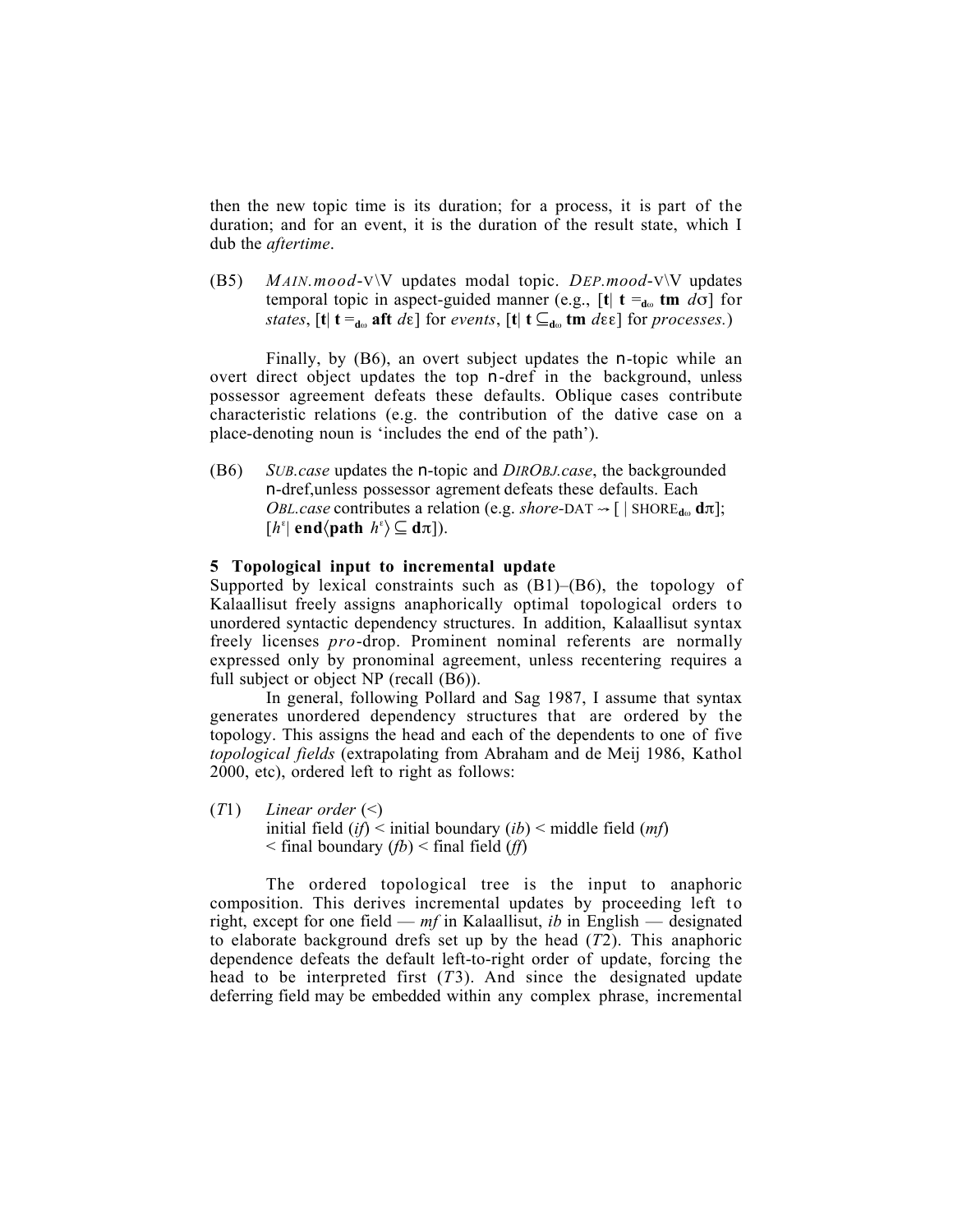update must be based on the topological order, not the defeasible left-toright default.

- (*T*2) *Head-elaborating field*  $mf_H$ : Kalaallisut, ...  $ib_H$ : English, ...
- (*T*3) *Topological order* (∠) unmarked left sister ∠ right sister ∠ head-elaborating left sister

This completes the development of a formal framework for anaphoric composition  $-$  i.e., topologically based incremental update. We now turn to the crucial evidence that favors order-sensitive anaphoric composition over order-independent Montagovian theories. Systematic support comes from Kalaallisut, where free word order together with massive *pro-*drop and polysynthesis provide a formidable challenge for surface-faithful incremental update. Nevertheless, a pilot study of an actual text — an Eskimo myth, entitled "The Kid Son of Aataarsuaq", narrated for 4th graders  $2$  — showed that topologically based incremental update is not only feasible but also revealing. What it reveals are systematic patterns of prominence-guided anaphora, in all semantic domains, that crucially depend on the topological order for the local context. In sections 6–8 I present samples of this ubiquitous ordersensitive anaphora, to increasingly more complex types of drefs.

#### 6 Episodic passage: Anaphora to drefs of simple types

We begin with a sample of simple episodic discourse. In general, simple episodic discourse involves only simple types of drefs — the seven basic sorts (possibilities  $ω := wt$ , agentive entities  $α$ , non-agentive entities  $β$ , events  $\varepsilon$ , states  $\sigma$ , times  $\tau$ , and places  $\pi$ ) or else simple functions (mostly processes  $\epsilon \epsilon$ , or kinds  $\kappa$ <sup>n</sup> := **w***o***n**). A paradigm example is the passage  $(8)$ – $(9)$ . In the local context of the aforementioned myth, "The Kid Son of Aataarsuaq", the modal topic  $(d\omega)$  are the story worlds, the topic time (d $\tau$ ) is during the boy's childhood, and the topical  $\alpha$ -entity (d $\alpha$ ) is the boy.

(8) *Ilaanni if*  part.of-3pl⊥.sg-LOC 'One day (*lit.* one of them),

 $\overline{a}$ 

<sup>2</sup> Sommer, David. 1972. Aataarsuup Irnikasia. *Kalaallisut Ilinniutit*, ed. by David Sommer, Erling Holm and Chr. Berthelsen, 27–32. Copenhagen: Ministry for Greenland. (The full text, with topologically based incremental updates, is posted at *http://www.rci.rutgers.edu/~mbittner*)*.*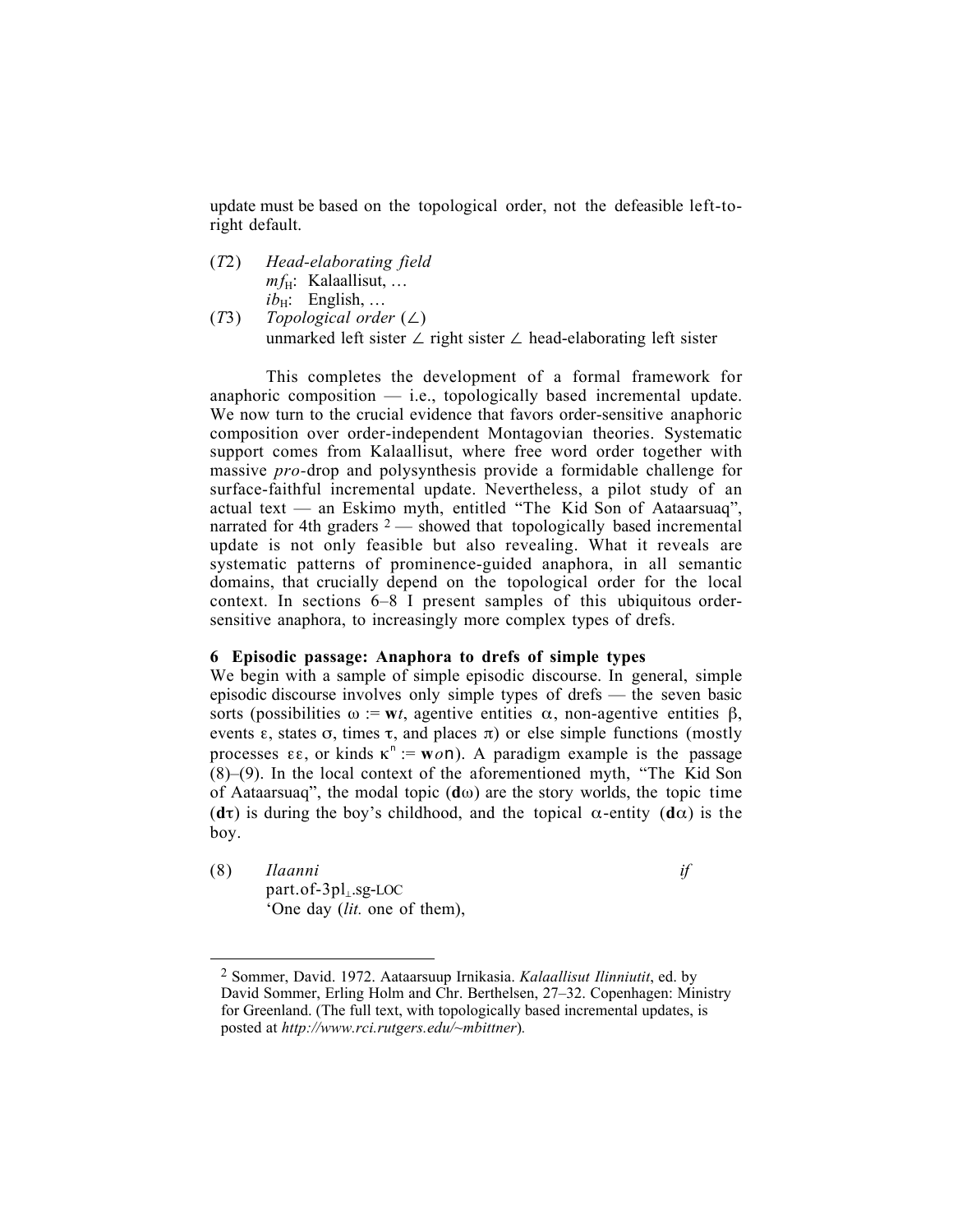|     | anguta-a qajar-tur-lu-ni                                                                 |  | ih              |
|-----|------------------------------------------------------------------------------------------|--|-----------------|
|     | [father-3sg, sg kayak-make.typical.use- $ELA_{\tau}$ -3sg <sub><math>\tau</math></sub> ] |  |                 |
|     | while his father was out in his kayak,<br>qasigissa-mik pi-sa-qar-pu-q                   |  | $m f_{\rm H}$ V |
|     | spotted.seal-sg.MOD get-tv\rn-have-IND.IV-3sg                                            |  |                 |
|     | he caught a spotted seal.'                                                               |  |                 |
| (9) | Tikik-ka-mi                                                                              |  | if              |
|     | come.back- $FCT_{\tau}$ -3sg <sub><math>\tau</math></sub>                                |  |                 |
|     | 'When he came back,                                                                      |  |                 |
|     | $null - i$ $uqar-vig-a-a$ :                                                              |  | $ib \vee ff$    |
|     | wife- $3sg$ <sub>T</sub> .sg say-iv\tv-IND.TV- $3sg$ 3sg: ""                             |  |                 |
|     | he said to his wife: ""                                                                  |  |                 |

The topological fields indicated on the right of  $(8)$ – $(9)$  induce updates that set up the following drefs for times, events, states and processes:

|         | input $d\tau$   | $t_0$                                  |                                  |
|---------|-----------------|----------------------------------------|----------------------------------|
| $(D_8)$ | if              | $   t_1   $                            | (part of $t_0$ )                 |
|         | ih              | $\bullet \bullet ee_1 \bullet \bullet$ | (man $a_0$ out in kayak)         |
|         |                 | $   t_2   $                            | (during $ee_1$ )                 |
|         | $m f_{\rm H}$ V | $\cdot e_1$                            | $(a_0$ gets sth, a seal $b_1$ )  |
|         |                 | $-s_1$ ---                             | (result state of $e_1$ )         |
| $(D_9)$ | if              | $\bullet$ $e_2$                        | (end of $ee_1$ , $a_0$ returns)  |
|         |                 | $   t_3   $                            | (aftertime of $e_2$ )            |
|         | $ib \vee ff$    | $\bullet$ $e_3$                        | $(a_0$ says $p_3$ to wmn $a_1$ ) |
|         |                 |                                        |                                  |

Recall from (B4) that the mood inflection in Kalaallisut locates the most prominent eventuality of the stem in relation to the current topic time in every world of the current modal topic. Just what this temporal relation is depends on the aspectual sort of the eventuality event, state, or process — as stated in (B4) and illustrated in (8) and (9). In addition, the main verb mood updates the modal topic, whereas dependent verb moods update the temporal topic. The details of the new topic time also predictably vary with the aspectual sort. This variation is spelled out in (B5) and is also illustrated in (8) and (9). Suppose now that the input topic time is  $t_0$  — the period of the boy's childhood discussed in the last sentence. Then, in intuitive terms, the passage  $(8)$ – $(9)$  gives rise to the following incremental updates.

The *if* of (8) contains a temporal locative. This updates the input topic time  $t_0$  to a subinterval, call it  $t_1$ . Next, in the *ib* of (8), we have a dependent clause. In keeping with (B6), the *ib*-subject updates the  $\alpha$ -topic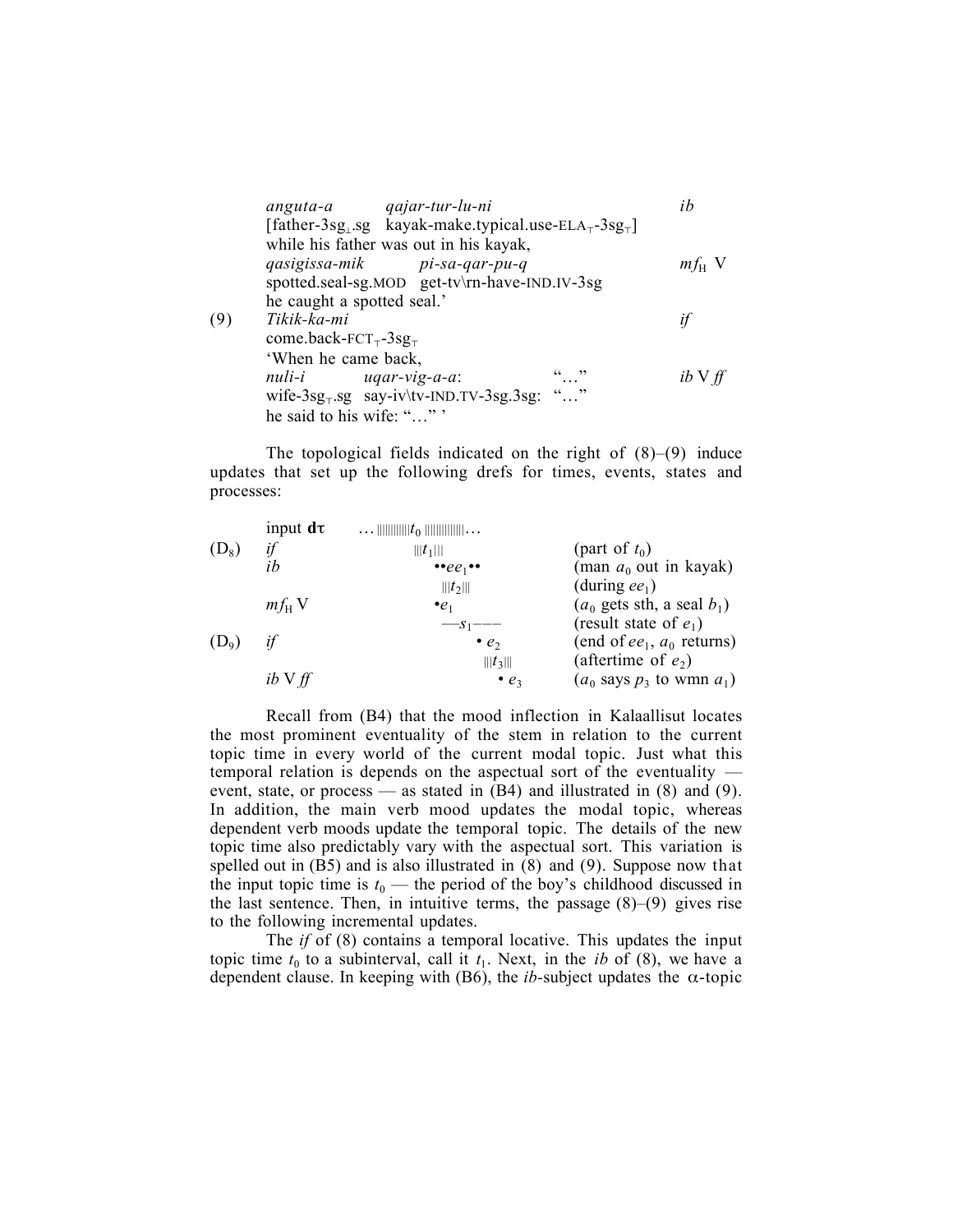to the boy's father, the man Aataarsuaq.3 Then the *ib-*verb, inflectionally marked as an elaboration of the  $\alpha$ -topic (by this point, the man), introduces two temporal drefs. The stem introduces a process, call it  $ee_1$ , in which the current  $\alpha$ -topic makes typical use of a kayak. That is, the man goes out in his kayak, hunts, and returns. The elaboration mood locates this process — throughout the modal topic, i.e., in every story world — within the current topic time,  $t_1$ , and updates the topic time to a subinterval,  $t_2$ , of the kayak use process. Next, the main verb adds two more eventuality drefs. The root adds an event,  $e_1$ , in which the current α-topic (still the man) gets something, and then the stative suffix '-have' adds the result state,  $s_1$ . The indicative mood locates the last mentioned eventuality (the result state  $s_1$ ) in a wrap-around relation around the current topic time,  $t_2$ , in every world of the current modal topic. It also reintroduces this topic (still the story worlds) into the foreground. This is the local context for the final update in (8), with the head-elaborating middle field,  $m f_H$ . In Kalaallisut the left edge of  $m f_H$  is always a modalis NP, which shuns *ib* and *if*. <sup>4</sup> In (8) the head-elaborating modalis NP adds that the man's catch is a spotted seal*.*

Moving on to  $(9)$ , *if* contains a dependent verb that is inflectionally marked as a fact about the current  $\alpha$ -topic. Factive verbs in Kalaallisut typically refer to familiar eventualities, participating in similar bridging relations as definite NPs in English. Thus, in (9) the factive stem 'come.back-' introduces the final stage,  $e_2$ , of the currently prominent kayak use process, *ee*1. This is analogous to the nominal part-whole bridging, from the indefinite *a house* to the definite *the roof*, in English (5). The factive mood locates this home coming event in the current topic time,  $t_2$ , in every world of the modal topic. It also updates the topic time to  $t_3$ , the aftertime of this home coming, i.e., the duration of the result state. This is as long as the man remains home on this occasion or perhaps only until he takes off his outdoors clothes and settles down for the evening. In *ib* of (9), again in keeping with (B6), the overt object updates the background stack, by depositing the woman on top.<sup>5</sup> Moving

 $\overline{a}$ 

<sup>3</sup> The background possessor agreement (*-a* '3sg⊥.sg') on 'father-' presupposes that the boy is the top  $\alpha$  in the background ( $d\alpha$ ). This should hold in the input state, or at the latest in the output. In the input to (8) the boy is the  $\alpha$ -topic (d $\alpha$ ), so the requirement must be met by the output. It is, after a recentering update demotes the boy and promotes his father (second line in (8′a), *pace* (B6)). Example (12) below is another instance of agreement-guided topic+background recentering. 4 Topological fields can be multiply instantiated or not instantiated at all.  $5$  This time the topical possessor agreement ( $-i$  '3sg<sub> $\tau$ </sub>.sg') on 'wife-' requires that the man be the  $\alpha$ -topic (d $\alpha$ ) — ideally already in the input, at the latest in the output. In (9) this requirement is met is the input, so the recentering update only adds the woman to the background (third line in (9′a)), *pace* (B6). Example (11) below is another instance of agreement-guided background update.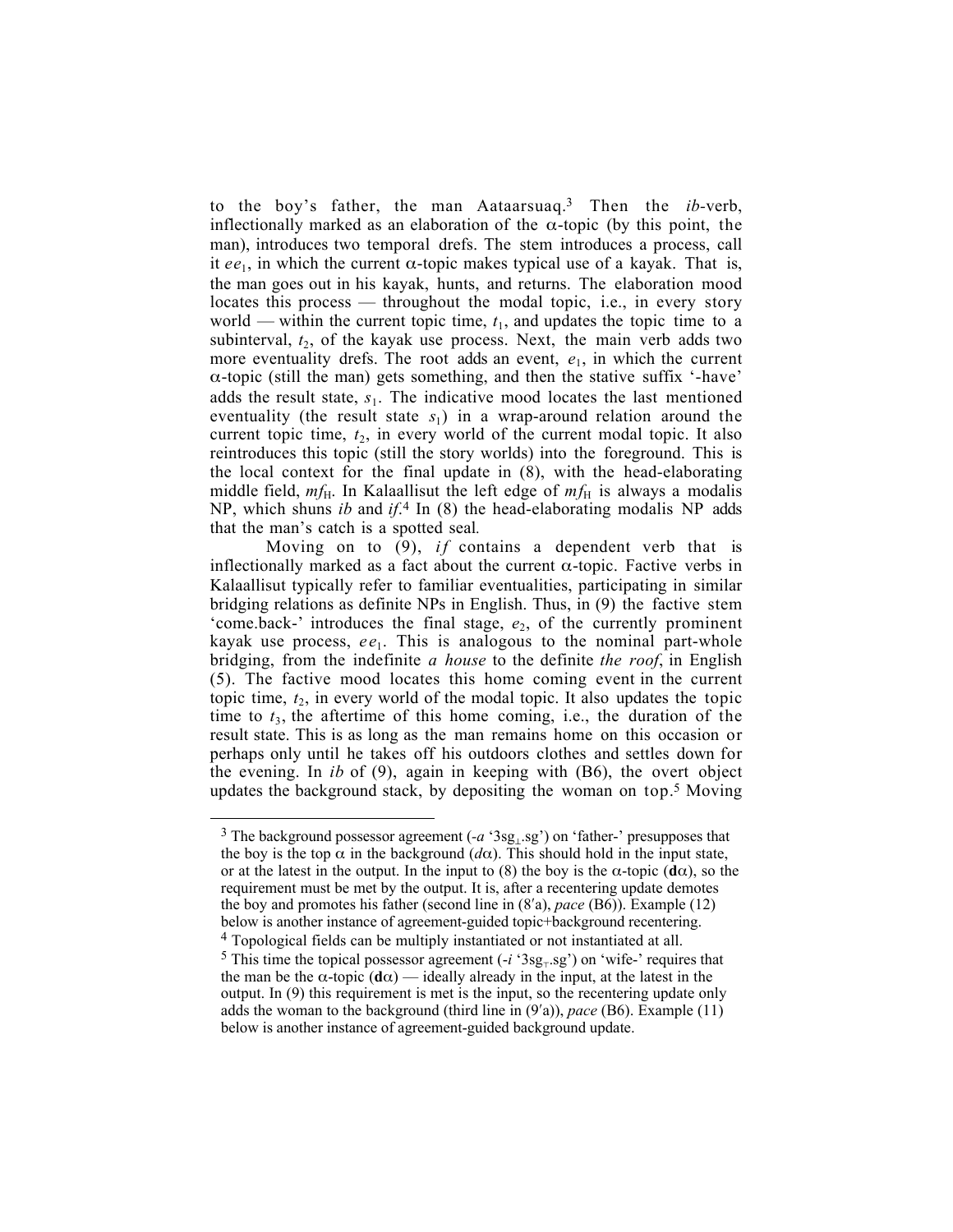on to the main verb, the stem adds a speech event  $e_3$  and an accessibility relation  $q_1$  such that in every world *w* of the modal topic (i.e., in every story world) the current  $\alpha$ -topic (the man) says  $q_1w$  to the background  $\alpha$ dref (the woman). The indicative mood locates the speech event  $e_3$ within the current topic time,  $t_3$ , in every story world (current modal topic). It also reintroduces the story worlds as the modal topic. Finally, in *ff* the direct quote adds further conditions on the accessibility relation *q*1, specifying the content of what was said in  $e_3$ .

More formally, anaphoric composition applies to the topological trees  $(T_8)$  and  $(T_9)$  and derives the updates in  $(8')$  and  $(9')$  (ignoring presuppositions). For both sentences the incremental updates are spelled out in (a), which reduce to the overall update in (b) (by the definitions in Bittner 2001b and the Appendix below).

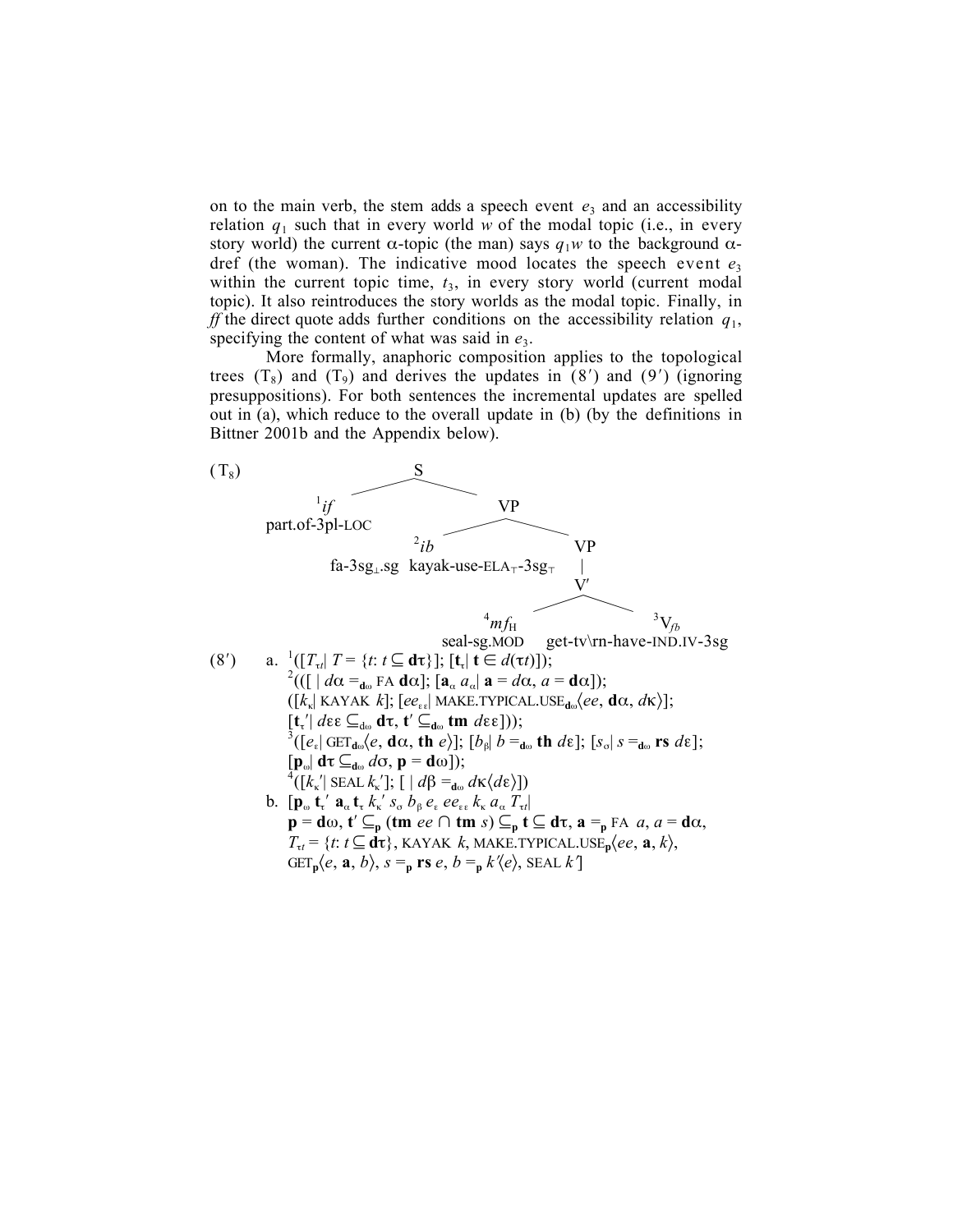

The incremental updates in  $(8'a)$  and  $(9'a)$  give some sense of the ubiquity of prominence-guided anaphora. Each update involves at least one anaphoric link to a dref of some type. Note that each word-to-word link favors order-sensitive incremental update over order-independent Montagovian update. So anaphoric composition is favored as soon as we interpret simple episodic texts like (8)–(9). But prominence-guided anaphora — and hence sensitivity to order — is by no means limited to drefs of simple types. We now show that it is just as ubiquitous for drefs of higher types, predictably evoked by certain other expressions.

## 7 Habitual passage: Anaphora to habits and τ-domain concepts

Our story is about a man with many enemies who, before they got him, trained his boy to be a mighty diver, so that he would avenge him. Here is how it all began:

(\*) 'As soon as his son was born, the father  $took^{e1}$  him out and  $ran^{e2}$ with him down to<sup> $l_1$ </sup> the shore. There he *dipped*<sup>e3</sup> his head in a hole in the ice for a long time. Then he *carried*<sup> $e^4$ </sup> him back up *home*<sup>12</sup>, on the run.'

The passage  $(*)$  introduces a chain of events diagrammed in  $(D_*)$ . They include  $e_1$ , where the man takes the boy outside;  $e_2$ , where he runs with him to the shore,  $l_1$ ; and  $e_3$ , where he dips his head in a hole in the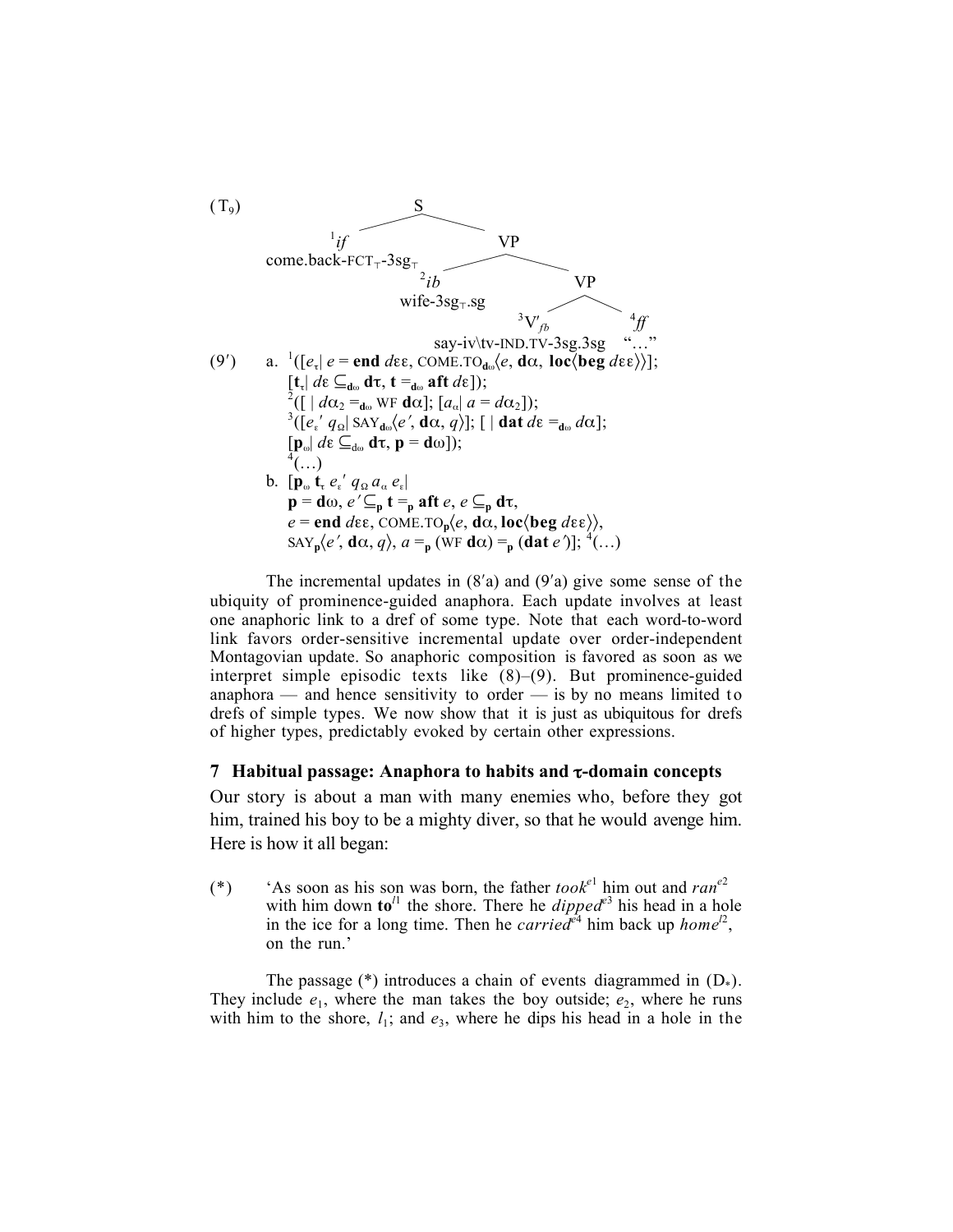ice. Also, the topic time is updated to  $t_1$ , the aftertime of  $e_1$ . This is as long as the man stays outside with the baby. The current  $\alpha$ -topic is the man, while the baby boy is the top background  $\alpha$ .

| $e_1$ : man $a_0$ takes boy $a_2$ out.                        |
|---------------------------------------------------------------|
| $e_2$ : $a_0$ runs with $a_2$ to $l_1$ -shore.                |
| $e_3$ : $a_0$ dips $a_2$ 's head in the sea for a long time   |
| $t_1$ = <b>aft</b> $e_1$ (i.e., as long as man stays outside) |
|                                                               |

 $(D_*)$  is the local context for the next sentence:

(10) *Taama=iliur-tuar-pa-a.* thus=act.on-keep.on -IND.TV-3sg.3sg 'He kept on doing this to him.'

This sentence has minimal topology  $(T_{10})$ ,

 $(T_{10})$  S <sup>|</sup> *<sup>a</sup>* thus=*<sup>b</sup>* act.on-*<sup>c</sup>* keep.on-*<sup>d</sup>* IND.TV-3SG.3SG

which gives rise to the incremental updates spelled out in  $(10')$ :

(10') 
$$
{}^{a}[h^{i\epsilon}]\text{ mm }h^{i\epsilon} = \text{ mm } \langle d\varepsilon_3, d\varepsilon_2, d\varepsilon_1 \rangle];
$$

$$
{}^{b}[\;|\text{ ACT.ON}\langle d\eta^{i\epsilon}, \text{d}\alpha, d\alpha \rangle];
$$

$$
{}^{c}[\underline{T}]\text{ beg }d\eta^{i\epsilon} \subseteq \text{beg } \underline{T}, \underline{T} \subseteq d\eta^{i\epsilon}];
$$

$$
{}^{d}[\textbf{p}]\text{ d}\tau \subseteq_{d\omega} d\eta^{i\epsilon}, \textbf{p} = \textbf{d}\omega]
$$

That is, the demonstrative clitic 'thus' retrieves the aforementioned chain of events  $\langle e_1, e_2, e_3 \rangle$ . Also, to satisfy the presupposition of the upcoming continuative suffix '-keep.on', it introduces a habit, say  $h_1$ , instantiated by such event chains. The verbal root 'act.on-' confirms that any instance of  $h_1$  is a chain of actions by the man on the boy. Let's call  $h_1$  a training habit. The continuative suffix then sets up a background temporal domain concept,  $T_1$ , such that (a) the first  $h_1$ -training session falls within the first  $\mathcal{I}_1$ -time, and (b) every  $\mathcal{I}_1$ time includes an  $h_1$ -training session. The temporal structure is thus extended to  $(D_{10})$ . Finally, the indicative mood locates the period of  $h_1$ training around the current topic time,  $t_1$ , in every story world — for (B4), habits are stative — and reintroduces the story worlds as the modal topic.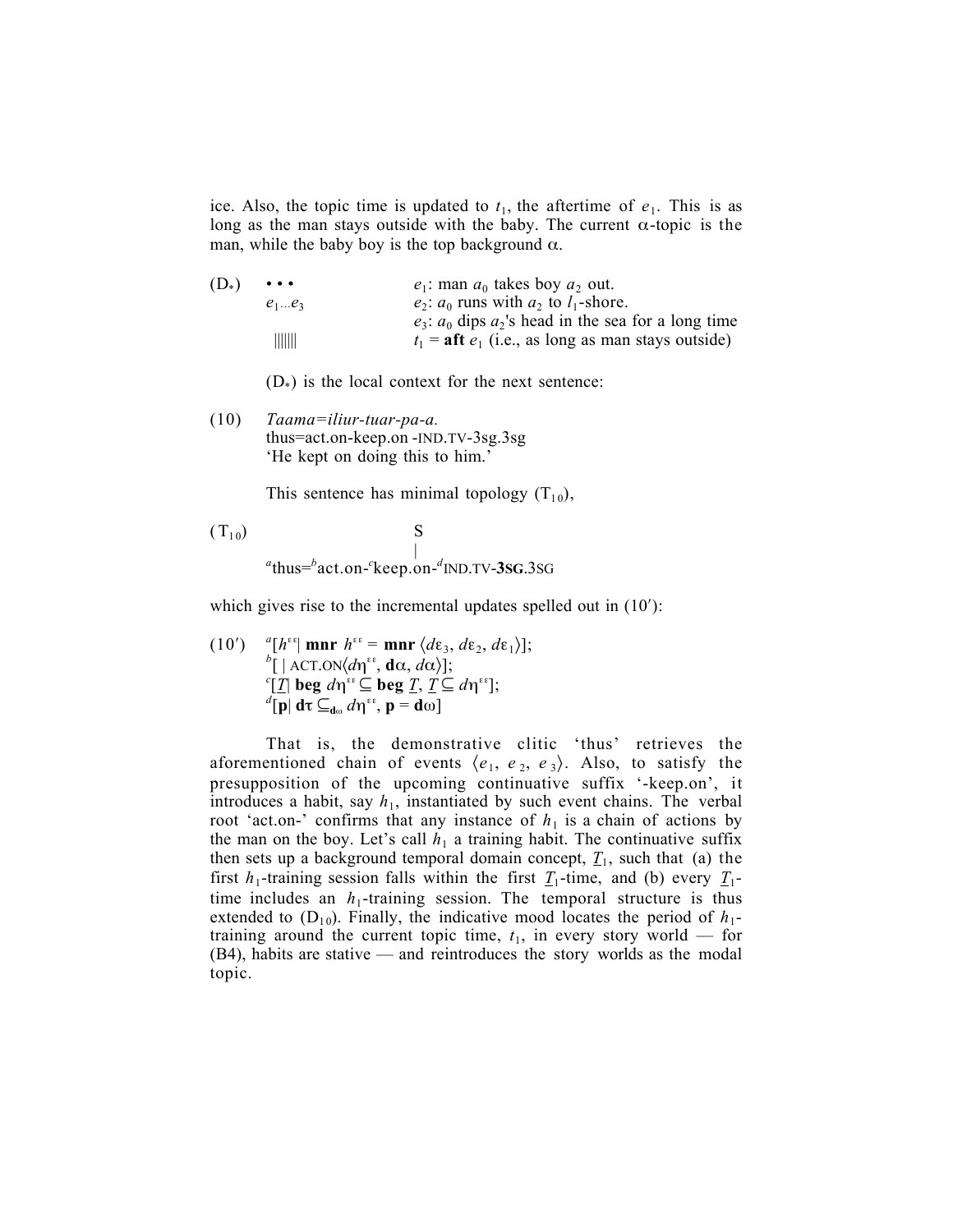| $\bullet\bullet\bullet$ |                | $e_1$ : man $a_0$ takes boy $a_2$ out                                       |
|-------------------------|----------------|-----------------------------------------------------------------------------|
| $e_1e_3$                |                | $e_2$ : $a_0$ runs with $a_2$ to $l_1$ -shore                               |
|                         |                | $e_3$ : $a_0$ dips $a_2$ 's head in the sea for a long time                 |
| Ⅲ                       |                | $t_1$ = <b>aft</b> $e_1$ (i.e., as long as man stays outside)               |
| $\bullet\bullet\bullet$ |                | $h_1$ : $a_0$ trains $a_2$ in the manner of $\langle e_1, e_2, e_3 \rangle$ |
|                         | $\  \ \  \ \ $ | $T_1$ : 1st $h_1$ -session included in 1st $T_2$ -time,                     |
|                         |                | every $\underline{T}_1$ -time includes an $h_1$ -session                    |
|                         |                |                                                                             |

 $(D_{10})$  is the local context for the next sentence, (11):

(11) *Ullaa-kkut itir-lu-ni=lu* [morning-sg.VIA wake.up-ELA<sub>T</sub>-3sg<sub>T</sub>=and]<sub>*if*</sub> 'Every morning when he woke up, *irn-i suli sinit-tu-q* [son-3sg®.sg still sleep-ELA⊥.IV-3sg⊥]*ib* while his son was still asleep, *annit-tar-pa-a sissa-mu=innaq*.  $[take.out-habit-IND.TV-3sg.3sg]_{V}$  [shore-sg.DAT= $\forall$ ]<sub>*ff*</sub> he would take him out, always to the shore. '

This sentence has the same basic topology as (9),



and hence the same basic order of incremental update:

 $(11')$  $\int_{0}^{1}((\left[tt\right] t t =_{d\theta} \text{MORNING.OF}); \left[\mathbf{T}\right] \mathbf{T} = d\tau \tau \langle d\theta \rangle).$  $([h^{\epsilon} | \text{ WAKE.LP}\langle h^{\epsilon}, \mathbf{d}\alpha \rangle]; [\mathbf{I} | \mathbf{d}\theta \subseteq_{\mathbf{d}\omega} d\eta^{\epsilon}, \mathbf{I} = \mathbf{aft} \langle d\eta^{\epsilon} | \mathbf{d}\theta \rangle]);$  $2^2((\left[\right]$  SON.OF<sub>dω</sub> $\langle d\alpha, \mathbf{d}\alpha \rangle]$ ;  $[a| \ a = d\alpha])$ ;  $[\mathbf{T}] \ \mathbf{T} \ \mathbf{C} \ \mathbf{d}\theta]$ ;  $\left\{ \begin{array}{l} \left( [h^{\sigma}] \text{ SLEE}\{h^{\sigma}, d\alpha \} \right]; \left[ \mathbf{T} \right] \mathbf{d}\theta \subseteq_{\mathbf{d}\omega} d\eta^{\sigma}, \mathbf{T} = \mathbf{tm} \langle d\eta^{\sigma} | \mathbf{d}\theta \rangle \right]; \ \left\{ \begin{array}{l} \left[ h^{\varepsilon} \right] \text{TAKE.OUT}\{h^{\varepsilon}, \mathbf{d}\alpha, d\alpha \} \end{array}; \left[ \mathbf{p} \right] \mathbf{d}\theta \subseteq_{\mathbf{d}\omega} d\eta^{\varepsilon}, \mathbf{p} = \mathbf{$  $([ \ |\ \text{SHORE}_{\text{do}} \, \text{d} \pi ]$ ; [ | **end** $\langle$ path *d*η<sup>ε</sup>) ⊆<sub>dω</sub> dπ]; [ | *d*η<sup>ε</sup> ⊆<sub>dω</sub> dθ])

The details, of course, are different, as diagrammed in  $(D_{11})$ . First, in *if* of (11), the temporal oblique introduces the mornings of  $T_1$ -times as the new temporal topic,  $T_2$ . The topic elaborating *if*-verb then adds a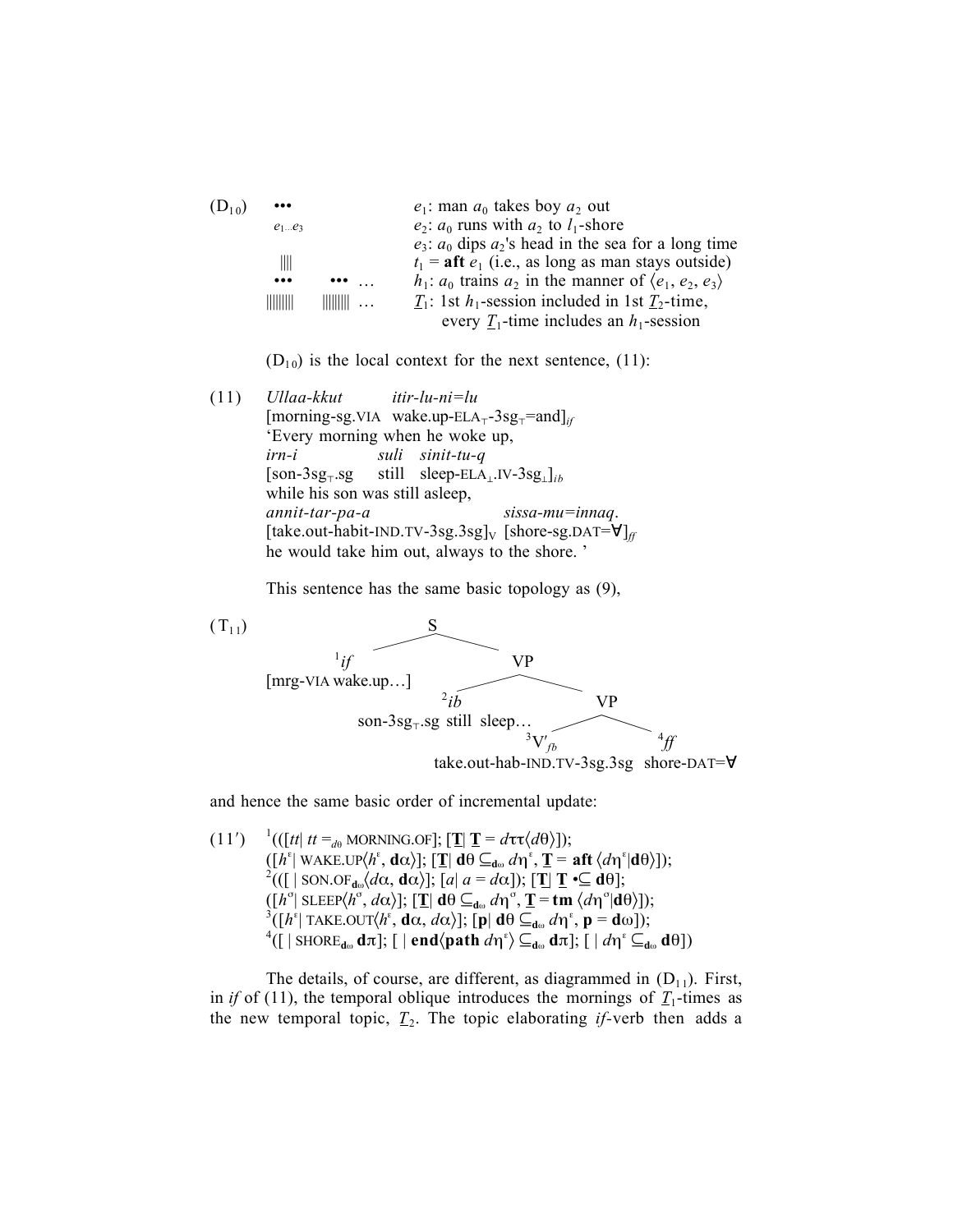habit,  $h_2$ , instantiated by the man waking up on  $\underline{T}_2$ -mornings. It also updates the topical temporal domain concept to the aftertimes of  $h_2$ -awakenings. The aftertime concept,  $T_3$ , is then further refined in *ib*. Here the temporal particle 'still' first updates it to  $I_4$  — initial subintervals of  $\underline{T}_3$ -times. The background elaborating *ib*-verb then adds a habit,  $h_3$ , instantiated by the boy still sleeping at  $\mathcal{I}_4$ -times — i.e., on  $\mathcal{I}_2$ mornings during the initial  $T_4$ -period after the man's  $h_2$ -awakening.<sup>6</sup> It also, in effect, reintroduces  $T_4$  as the topical temporal domain concept. Next, the main verb adds a yet another habit,  $h_4$ , instantiated by the man taking the boy outside. The indicative mood locates this habit so that in every story world every  $T_4$ -time (current temporal topic) includes an  $h_4$ taking out event. As usual, the story worlds are reintroduced as the modal topic. Finally, in *ff*, the universally quantified dative adds that every  $h_4$ -taking out event terminates on the topical  $l_1$ -shore, at every  $\mathcal{I}_4$ -time in every story world.

| $(D_{11})$ |          |  | $e_1$ : man $a_0$ takes boy $a_2$ out                                           |
|------------|----------|--|---------------------------------------------------------------------------------|
|            | $e_1e_3$ |  | $e_2$ : $a_0$ runs with $a_2$ to $l_1$ -shore                                   |
|            |          |  | $e_3$ : $a_0$ dips $a_2$ 's head in the sea for a long time                     |
|            | Ⅲ        |  | $t_1$ = aft $e_1$ (i.e., as long as man stays outside)                          |
|            |          |  | $h_1$ : $a_0$ trains $a_2$ in the manner of $\langle e_1, e_2, e_3 \rangle$     |
|            | IIIIIIII |  | $\underline{T}_1$ : 1st $h_1$ -session included in 1st $\underline{T}_2$ -time, |
|            |          |  | every $T_1$ -time includes an $h_1$ -session                                    |
|            | IIII     |  | $T_2$ : mornings of $T_1$ -times                                                |
|            | ٠        |  | $h_2$ : man $a_0$ wakes up on $T_2$ -morning                                    |
|            | Ⅲ        |  | $T_3$ : aftertimes of $h_2$ -awakenings on $T_2$ -mornings                      |
|            |          |  | $T_4$ : initial subintervals of $T_3$ -aftertimes                               |
|            |          |  | $h_3$ : boy $a_2$ still asleep at $T_4$ -initial subintervals                   |
|            |          |  | $h_4$ : $a_0$ takes $a_2$ out to $l_1$ -shore at $T_4$ -times                   |
|            |          |  |                                                                                 |

 $(D_{11})$  is the local context for the next sentence, which concerns the result of a long period of  $h_1$ -training. It also illustrates prominenceguided anaphora to yet more abstract types of drefs, predictably evoked by scalar comparison and ellipsis.

# 8 Comparison and ellipsis: Scales and other dependencies

After (11), the next sentence is (12):

 $\overline{a}$ 

 $6 \text{ In (11)}$  the topical possessor agreement ( $-i$  ' $3\text{sg}_{+}$  sg') on the *ib*-subject 'son-' defeats the default of (B6), that an overt subject updates the  $\alpha$ -topic. The current  $\alpha$ -topic (the man) satisfies the presupposition of the topical possessor agreement, so the referent of this *ib-*subject (the boy) is added to the background, not the foreground (third line of (11′)), *pace* the exception clause of (B6).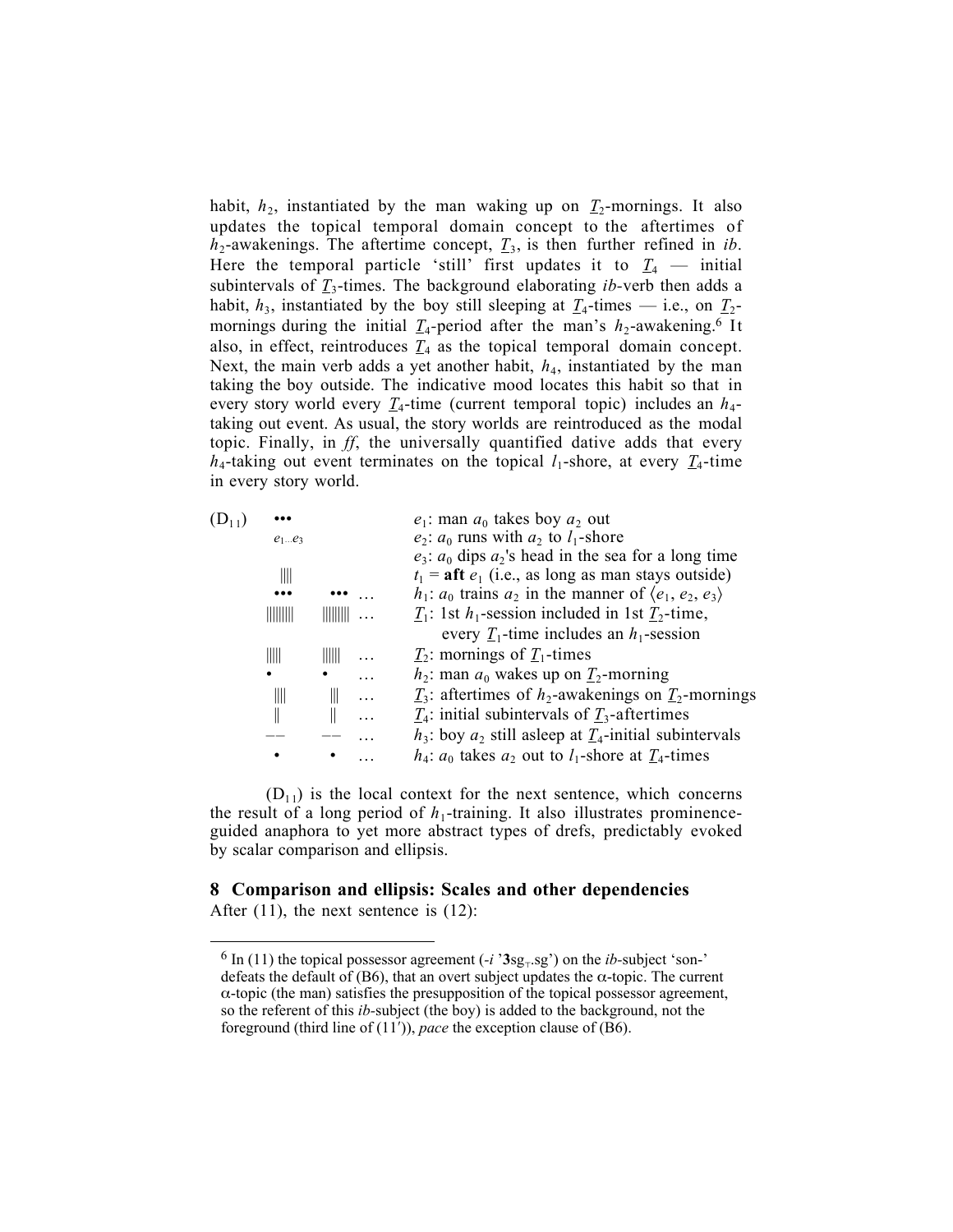(12) *Kiisa* [at.last]*if* 'In the end, *irnir-a pisut-ta-lir-a-mi* [son-3sg⊥.sg walk-habit-begin-FCT®-3sg®]*ib* when his son began to walk, *mitir-tut sivi-su-tigi-su-mik* [eider-sg.EQU duration-have.big-as…as-iv\cn-sg.MOD]*mf aqqa-ama-sa-lir-pu-q*. dive-prf-habit-begin-IND.IV-3sg he began to dive and stay under water as long as an eider.'

This sentence has the same basic topology as (8), and hence the same basic order of incremental update, explicated in (12′).



To begin with, in *if* of (12), the temporal particle 'at last' signals the shift back to episodic discourse. Specifically, it introduces a new topic time — a late subinterval of the period covered by the  $T_4$ -training times. So the new topic time, call it  $t_2$ , is after a long period of  $h_1$ -training. Next, in *ib* we have a topic-oriented factive clause. Guided by the possessor agreement ((B6) and ftn. 3), the *ib*-subject demotes the old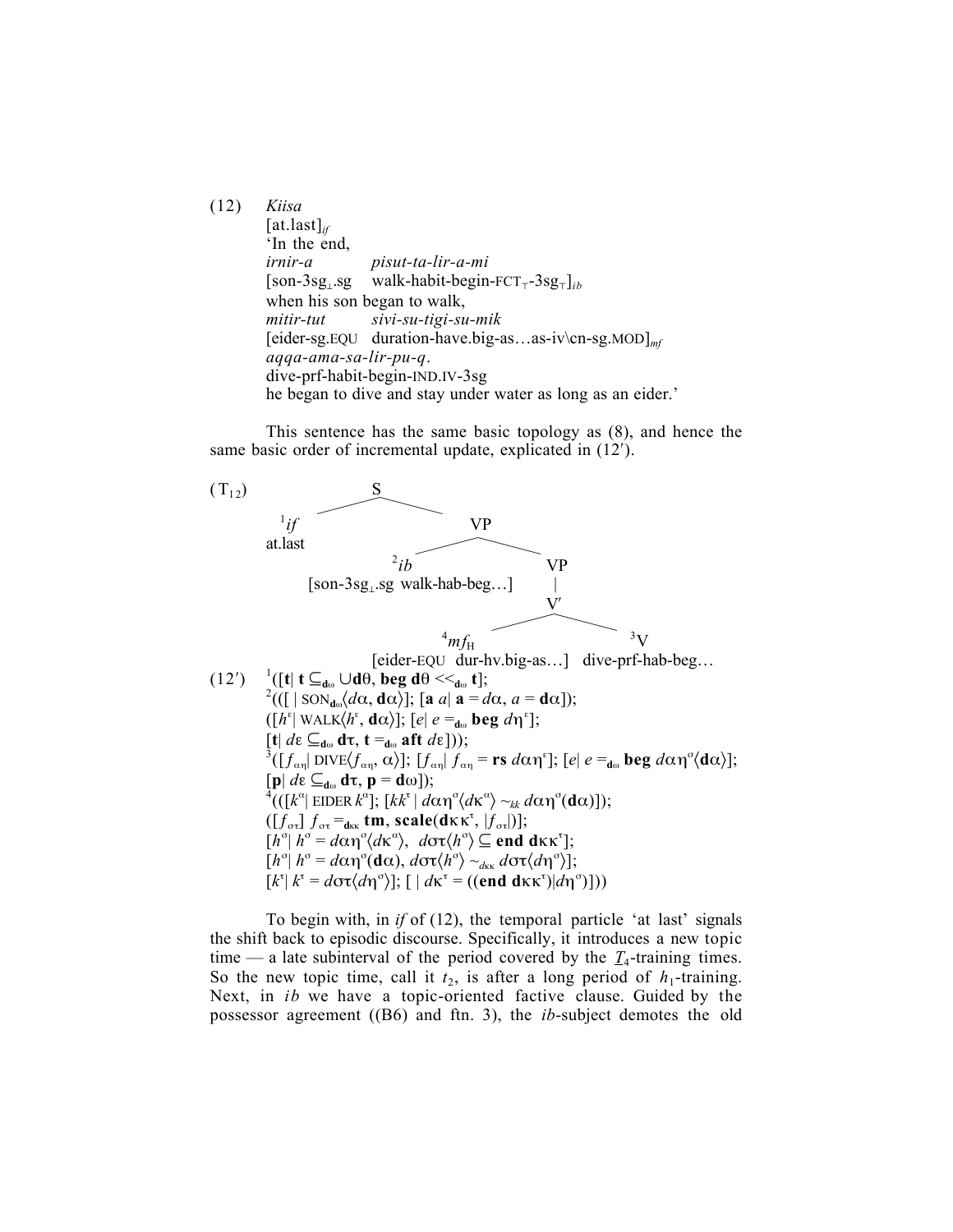α-topic (the man) and sets up the boy as the new α-topic. The topicoriented factive *ib*-verb then adds three drefs. First, the root adds a habit,  $h<sub>5</sub>$ , instantiated by events in which the baby boy walks. This satisfies the presupposition of the habitual suffix, which comes next. The inceptive suffix then adds the boy's first  $h_5$ -walk,  $e_5$ . Finally, the factive mood locates this first walk in the current topic time,  $t_2$ , and updates the topic time to the aftertime,  $t_3$  — i.e., the boy has just become a toddler.

The next batch of drefs comes from the main verb. The root 'dive' must satisfy both the presupposition of the following habitual suffix and of the upcoming ellipsis in  $mf_{H}$ . To do that, it introduces a habit-valued function,  $f_{\alpha n, 1}$ , from  $\alpha$ -entities to their diving habits. The resultative suffix then sets up the related result state function  $f_{\alpha\eta, 2}$ , from α-entities to habits instantiated by the results of their  $f_{\alpha\eta}$ , 1-dives. This will derive the apparent copying by ellipsis, as anaphora to a dependency dref.<sup>7</sup> Next, the inceptive suffix adds the start,  $e_6$ , of the first  $f_{\alpha n}$  <sub>2</sub>-diving result of the boy  $-$  i.e.,  $e_6$  is the start of the result state of the boy's first  $f_{\alpha n}$ , 1-dive. The indicative mood locates this start,  $e_6$ , in the current topic time,  $t_3$  (the boy has just become a toddler), in every story world, with concomitant reintroduction of the story worlds as the modal topic.

| $(D_{12}) \dots   $ |   |  | $t_2$ : late subinterval of $\cup T_4$                                                                                |
|---------------------|---|--|-----------------------------------------------------------------------------------------------------------------------|
|                     |   |  | $h^{\epsilon}$ <sub>5</sub> : boy $a_2$ walks                                                                         |
|                     |   |  | $e_5$ : 1st $h_5$ -walk                                                                                               |
|                     | Ш |  | $t_3$ : aftertime of $e_5$ ( $a_2$ has bcm a toddler)                                                                 |
|                     |   |  | $f_{\alpha n, 1}: a \rightarrow a$ 's diving habit                                                                    |
|                     |   |  | $f_{\alpha n}$ 2: $a \rightarrow$ result states of $f_{\alpha n}$ (a)-dives                                           |
|                     |   |  | $e_6$ : 1st $f_{\alpha_1, 2}(a_2)$ (= result state of $a_2$ 's 1st                                                    |
|                     |   |  | $f_{\alpha n, 1}$ -dive) begins                                                                                       |
|                     |   |  | $k^{\alpha}$ : eider                                                                                                  |
|                     |   |  | $kk^{\tau}$ : $\tau$ -scale, tm $f_{\alpha n}$ , $\langle k_1 \rangle \sim$ tm $f_{\alpha n}$ , $\langle k_2 \rangle$ |
|                     |   |  | $\sim$ top $kk^{t}$                                                                                                   |
|                     |   |  | $h^{\sigma}_{6} = f_{\alpha n}^{2} \langle k^{\alpha}^{1} \rangle$                                                    |
|                     |   |  | $h^{\circ}$ <sub>7</sub> = $f_{\alpha n}$ , 2( $a_2$ )                                                                |
|                     |   |  | $k_2^{\tau}$ = time $f_{\alpha_1, 2}(a_2)$                                                                            |
|                     |   |  |                                                                                                                       |

This is the local context for the head-elaborating update with  $mf_H$ . In (12)  $mf_H$  contains a complex modalis NP, consisting of a dependent noun in the equalis case and a modalis-marked head noun. The update proceeds left to right, since there is no embedded  $m f_H$  (no embedded modalis NP).

 $\overline{a}$ 

 $<sup>7</sup>$  This analysis of ellipsis as anaphora is inspired by, but ontologically more</sup> conservative than, Stone and Hardt 1999.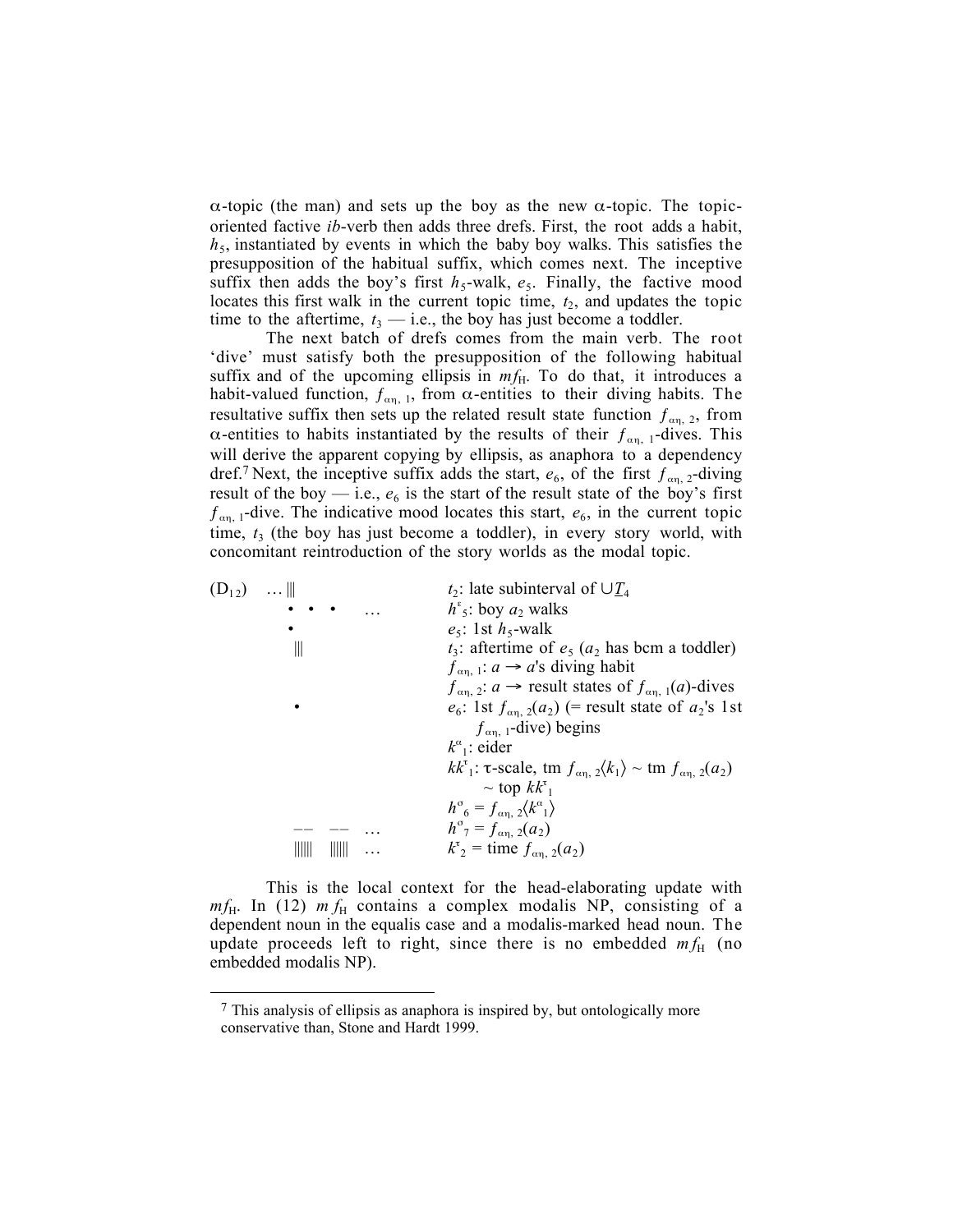The initial dependent noun introduces a kind,  $k_1$ , instantiated by eiders. Even though the boy is mythical,  $k_1$ -eiders, which provide a diving standard, need not be. More likely,  $k_1$ -eiders are real, as well as adult and healthy. In addition, the equalis case (first half of 'as…as') sets up a temporal scale,  $kk_1$ , which ranks  $f_{\alpha n}$ , 2-diving result times of  $k_1$ -eiders on a par with  $f_{\alpha n}$ , 2-diving result times of the boy. This derives the apparent copying by ellipsis as repeated reference to a dependency dref.

Last but not least we come to the modalis noun, the head of  $mf_H$ . Here, the nominal root 'duration-' introduces a function from states to run times and says that the aforementioned temporal scale  $kk_1$  ranks kinds of run times by their duration. Next, the suffix '-have big' adds a habit,  $h^{\sigma}$ <sub>6</sub>, instantiated by  $f_{\alpha\eta}$ , 2-diving results of  $k_1$ -eiders and says that these diving results have big run times, at the top of this duration scale. For instance, suppose that the duration scale  $kk_1$  ranks the following kinds of run times:  $\langle \ge 1 \text{ min}, \dots, \ge 5 \text{ min} \rangle$ . Then, for top  $kk_1$ -rank, the run times of diving  $k_1$ -eiders would have to be at least 5 minutes long. Next comes the suffix of comparative similarity (second half of 'as…as'). This adds a habit,  $h^{\sigma}$ <sub>7</sub>, instantiated by the boy's  $f_{\alpha\eta}$ , 2-diving results, and says that their run times rank just as high. The nominalizing suffix '-IV\CN' adds a temporal dref,  $k_z^2$ , for this kind of run time. Finally, the modalis case identifies this kind of run time as the top  $kk_1$ -degree of duration restricted to the boy's  $h^{\sigma}$ -diving results. (Two sentences later, after more *h*<sub>1</sub>-training, the boy's new diving results far surpass the  $k_z^2$ -duration.)

The incremental updates exemplified in the last three sections illustrate the ubiquity of prominence-guided anaphora. Word by word, there are usually several anaphoric links to topical and backgrounded drefs of various types. Ubiquitous word-to-word anaphora provides compelling evidence for anaphoric composition based on the topological order — the first half of hypothesis  $(\mathbf{W}_A)$ . We now turn to the second half, which concerns the dichotomy between free and rigid word order.

#### 9 Universal context-setting role of word order

As stated in section 5, I assume crosslinguistic agreement on three basic points. The input to anaphoric composition are tree representations of five topological fields ordered as in (*T*1). Based on this input, anaphoric composition derives incremental updates, by proceeding left to right except for a designated topological field —  $mf_H$  in Kalaallisut,  $ib_H$  in English (*T*2). This field is designated to elaborate background drefs set up by the head — an anaphoric dependence which forces the head to be interpreted first, defeating the left-to-right default (*T*3).

(*T*1) *Linear order* (<) initial field (*if*) < initial boundary (*ib*) < middle field (*mf*) < final boundary (*fb*) < final field (*ff*)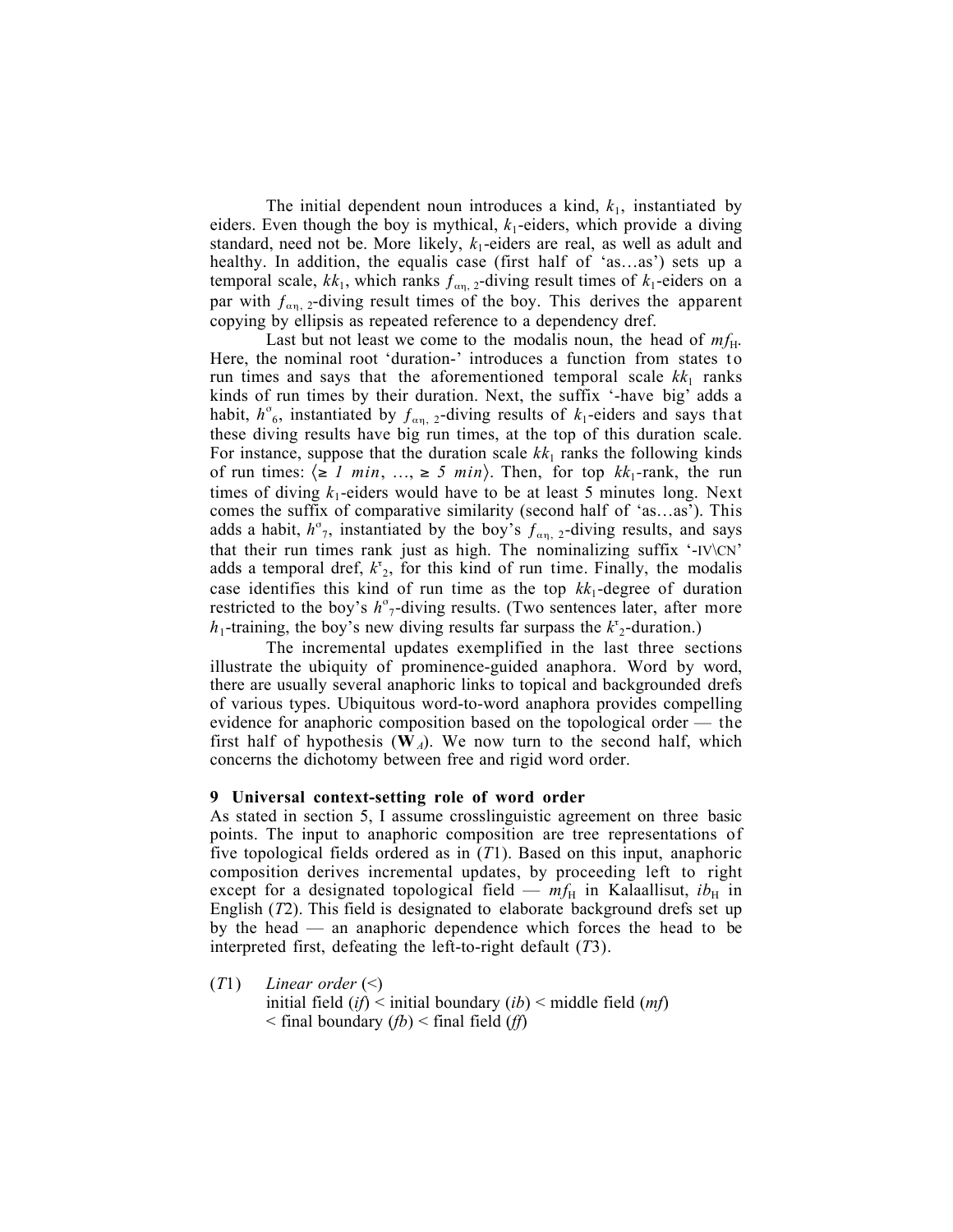- (*T*2) *Head-elaborating field*  $mf_H$ : Kalaallisut, ...  $ib_H$ : English, ...
- (*T*3) *Topological order* (∠) unmarked left sister ∠ right sister ∠ head-elaborating left sister

Both Kalaallisut and English designate the field immediately before the head for the head-elaborating, update-deferring, function. If this generalization turns out to hold also in other languages, then the stipulation (*T*2) may be dispensed with.

Be it as it may, crosslinguistic uniformity stops at the mapping from syntax to topology. In rigid word order languages, represented by English, grammatical functions are mapped to fixed topological fields.<sup>8</sup> In contrast, free word order languages, such as Kalaallisut, freely map any grammatical function to any topological field. The consequences for the relation between grammatical functions and topologically-based incremental update are schematically shown in (*T*4):



For example, consider the English sentence (14):

(14) He quickly bought a house for Ole.

 $\overline{a}$ 

The input to anaphoric composition is the topological tree  $(T_{14})$ . This looks just like a syntactic tree, modulo topological field labels.

<sup>&</sup>lt;sup>8</sup> More precisely, since topological fields may be multiply instantiated, the indicated GFs occupy designated edges (left or right). For example, the subject occupies the right edge of *if* in sentences such as  $\binom{a}{b}$  *k bohn returned*],  $\binom{b}{b}$ *[he*]]*<sub>if</sub> quickly<sub>ib</sub> bought<sub>mf</sub>* [*a house*]<sub>*fb*</sub> [*for Ole*]<sub>*ff*</sub>. In a multiply instantiated field the update must proceed left to right. Since a topological *n*-tuple has no syntactic head, it cannot contain any embedded head-elaborating field to defeat the left-to-right default.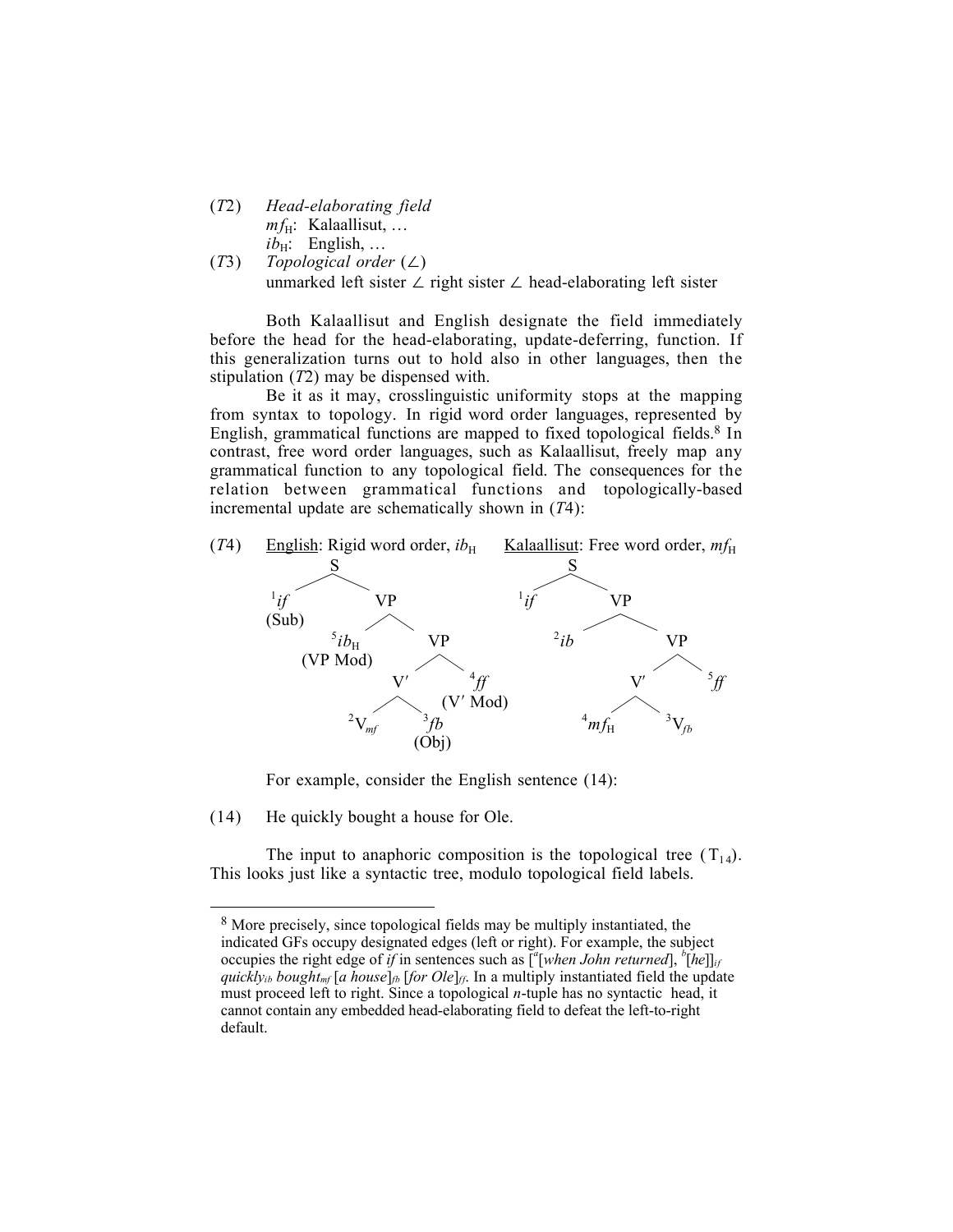

The immediate output of incremental update is given in (14′a) (including the presuppositions of *he* and *PST*), which reduces to the overall update in (14′b).

(14') a.  $^{1}$ [|3sG d $\alpha$ ];  $([b]$  ]; <sup>2</sup>( $[e]$  BUY<sub>dω</sub> $\langle e, \mathbf{d}\alpha, d\beta \rangle$ ];  $[ \ ]$  PST  $\mathbf{d}\tau$ ];  $[\mathbf{t}]$   $d\varepsilon \subseteq_{\mathbf{d}\omega} \mathbf{t}, \mathbf{t} = \mathbf{d}\tau$ ]); <sup>3</sup>([*k*| ]; [ | *d*β =<sub>dω</sub> *d*κ $\langle d\epsilon \rangle$ ]; [ | HOUSE *d*κ]));<br>
<sup>4</sup>([*a*| ]; [ | FOR<sub>dω</sub> $\langle d\epsilon, d\alpha \rangle$ ]; [ | *d*α = *ole*]); <sup>5</sup>[ | QUICK<sub>dω</sub> dε] b.  $[$  3sG d $\alpha$ ];  $[$  | PST d $\tau$ ];  $[\mathbf{t} \ a \ k \ e \ b] \ \mathbf{t} = \mathbf{d} \tau, \ e \subseteq_{\mathbf{d}\omega} \mathbf{d} \tau, \text{ BUY}_{\mathbf{d}\omega}\langle e, \mathbf{d}\alpha, b \rangle, \ b =_{\mathbf{d}\omega} k\langle e \rangle, \text{HOUSE } k,$  $FOR_{d\omega}\langle e, a \rangle, a = ole, QUICK_{d\omega}e$ 

In Kalaallisut, essentially the same meaning is expressed by (15):

(15) *Ole sukkasuu-mik illu-si-up-pa-a*  Ole quick-sg.MOD house-buy-for-IND.TV-3sg.3sg 'He quickly built a house for Ole.'

The topological tree that serves as the input to anaphoric composition looks quite different, as depicted in  $(T_{15})$ .

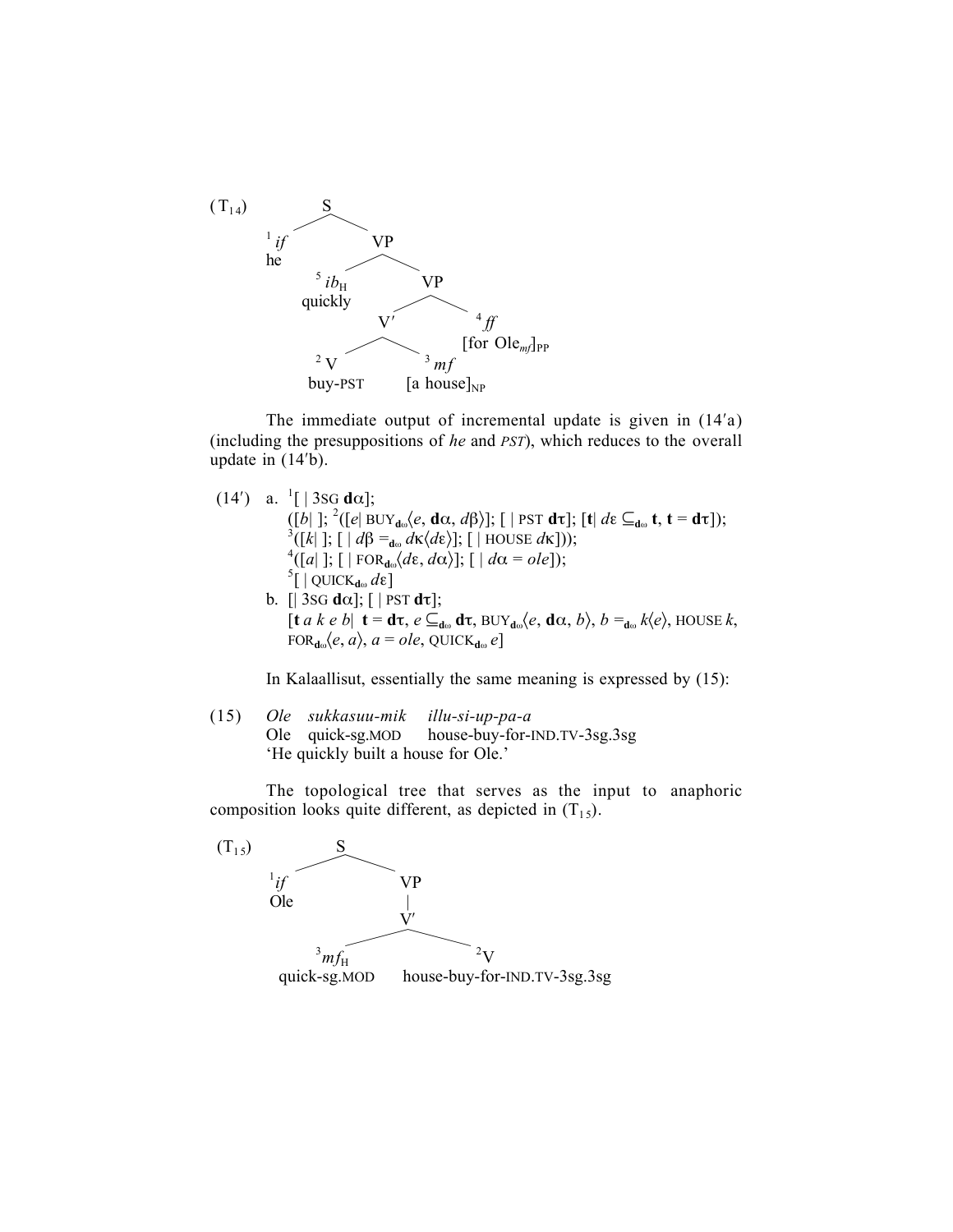Therefore, there are corresponding changes in the incremental updates, spelled out in (15′a) (including presuppositions). But at the end of the day, the overall update for Kalaallisut is virtually the same as for English (compare  $(15<sup>'</sup>b)$  to  $(14<sup>'</sup>b)$ ).

(15') a.  ${}^{1}[a|a = ole]$ ;<br><sup>2</sup>(([k| ]; [ | \*HOUSE *d*k]; [*e*| BUY<sub>dω</sub> $\langle e, \mathbf{d}\alpha, d\kappa \langle e \rangle$ ]);  $\left[ \int \left[ FOR_{d\omega} \langle d\varepsilon, d\alpha \rangle \right] \right]$ ;  $\left[ \int \left[ REAL d\omega \right] \right]$ ;  $\left[ \mathbf{p}_{\omega} \right] d\varepsilon \subseteq_{d\omega} d\tau$ ,  $\mathbf{p} = d\omega \right]$ ; [| 3SG dα, 3SG *d*α]); 3 [ | QUICK <sup>d</sup><sup>ω</sup> *d*ε] b.  $[ | 3SG d\alpha]$ ;  $[ | REAL d\omega]$ ;  $[p \; k \; e \; a] \; \mathbf{p} = \mathbf{d} \omega, \, e \subseteq_{\mathbf{d} \omega} \mathbf{d} \tau, \, \text{BUY}_{\mathbf{d} \omega} \langle e, \, \mathbf{d} \alpha, \, k \langle e \rangle \rangle, \, \text{*HOUSE } k,$  $FOR_{d\omega}\langle e, a \rangle$ ,  $a = ole$ , 3sG  $a$ , QUICK<sub>dω</sub>  $e$ 

This captures the intuitive equivalence, since the truth conditions are similar. There is an event in which the current  $\alpha$ -topic buys an instance of a house-valued kind for the benefit of Ole, the new background  $\alpha$  In English the number inflection on the object NP restricts the number of houses per instance to one, whereas in Kalaallisut the uninflected incorporated noun leaves the number open. In both languages the house-buying event is located within the current topic time in every world of the current modal topic. Depending on the verbal inflection tense in English, mood in Kalaallisut — it is either explicitly presupposed or reasonably inferred that we are talking about the currently topical past of the topical reality.

## 10 Conclusion

Based on Kalaallisut and English, two typologically distant languages, I have argued for a two-part hypothesis. Universally, anaphoric composition derives incremental updates based on the topological order — left-to-right, except for a designated head-elaborating field. Crucially, the input cannot be an unordered syntactic hierachy. Rigid vs. free word order is simply rigid vs. free mapping from syntax to topology.

This unorthodox view receives systematic support from an actual text in Kalaallisut, a language with supposedly free word order. T o explicate this point, I presented *Seven-sorted Logic of Change with Centering* (LCC<sub>7</sub>) and used it to spell out incremental updates, for increasingly more complex sample passages, by proceeding left to right except for  $m f_H$ , whose head-elaborating function forces the head to be interpreted first. This exercise reveals that any attempt to 'unscramble' the words of a Kalaallisut sentence would lose crucial anaphoric information — just like scrambling the sentences of a text. For text-level anaphora this, of course, is a truism. But within each Kalaallisut sentence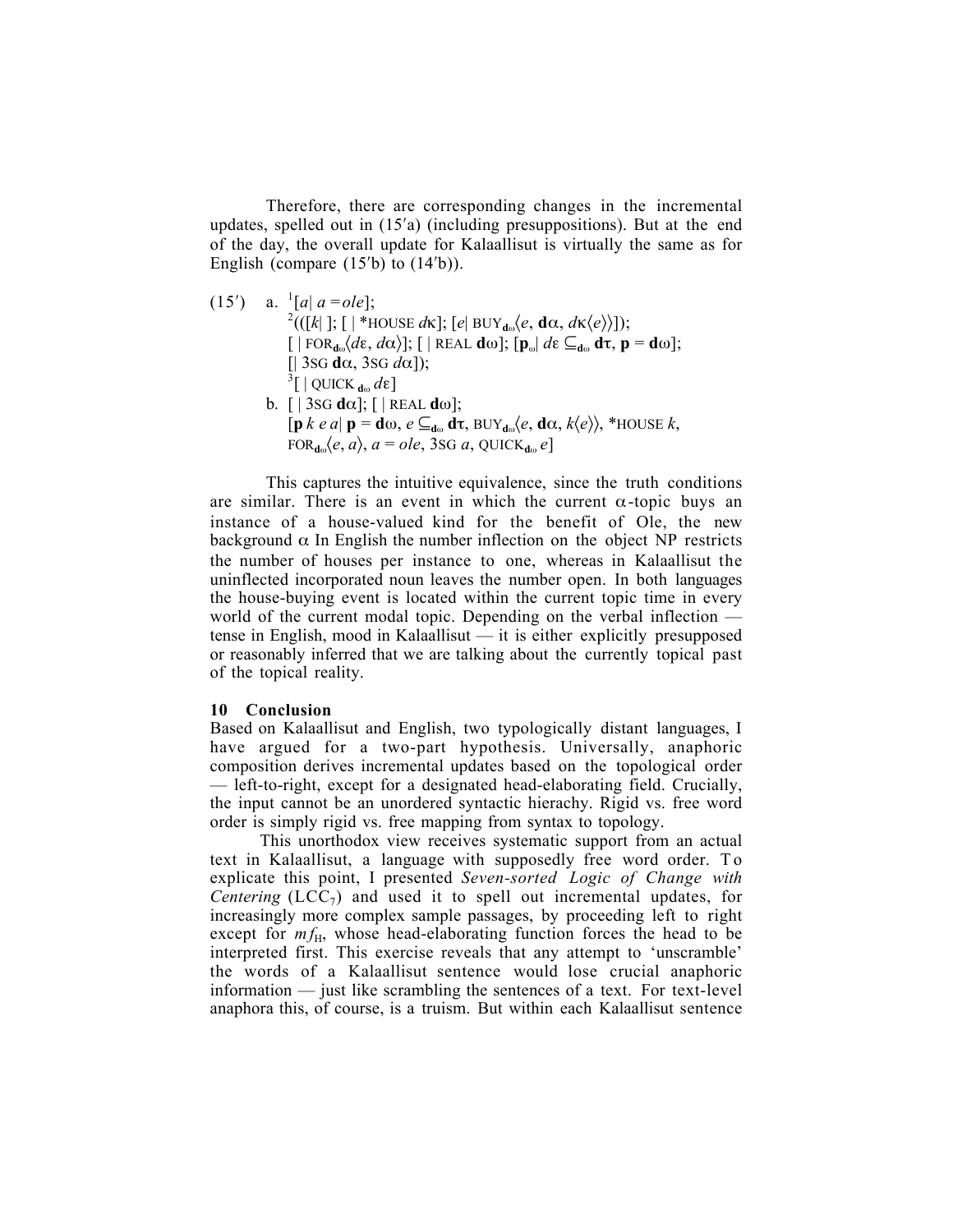there is ubiquitous word-to-word anaphora, which likewise depends on the surface word order for the local context.

More generally, anaphoric composition presupposes strictly surface-faithful input. It is crucial that the input respect not only the word order, but also *pro*-drop and word-internal structure. For instance, by default, agreement contributes only presuppositions (as in (4)). In contrast, overt NPs construed with agreement always give rise to recentering updates, with far-reaching consequences for subsequent prominence-guided anaphora (ftn. 3, 5, 6). Likewise, word-internal structure must be respected because prominence-guided anaphora persists at the morphological level.

If these word-to-word and morph-to-morph anaphoric patterns are confirmed by further research, then they have fundamental implications for the semantic theory. Not least, they strongly favor anaphoric composition, based on the surface topological order, over PTQ style theories, based on an indexed syntactic hierarchy (e.g., PTQ analysis tree, or LF). For only uniform surface dynamics can explain the universal context-setting role of order, in every language and at every level.

#### Appendix: *Seven-sorted Logic of Change with Centering* (LCC7)

 $LCC<sub>7</sub>$  extends the two-sorted system of Bittner 2001b, which distinguished only worlds and entities. In  $LCC<sub>7</sub>$  there are seven basic sorts: worlds w, agentive entities  $\alpha$ , non-agentive entities  $\beta$ , events  $\varepsilon$ , states  $\sigma$ , times τ, and places π.

Some sorts are related by partial world-dependent mappings: tm*<sup>w</sup>* (*run time*, *o* to  $\tau$ ), loc<sub>*w*</sub> (*location*, *o* to  $\pi$ ), path<sub>*w*</sub> (*path*,  $\epsilon$  to  $\pi\pi$ ), rs<sub>*w*</sub> (*result state*,  $\varepsilon$  to  $\sigma$ ),  $\text{agt}_w$  (*agent*,  $\varepsilon$  to  $\alpha$ ),  $\text{dat}_w$  (*goal*,  $\varepsilon$  to *e*),  $\text{th}_w$  (*theme*,  $o$  to  $e$ ),  $\mathbf{mnr}_w$  (*manner*,  $o$  to (**w** $o$ *t*)*t*).

LCC<sub>7</sub> also includes the conditions defined in  $(8')$ – $(12')$ . (For convenience, I freely import set-theoretic symbols into  $LCC<sub>7</sub>$ , including image-building abstracts of the form  $\{fx: x \in \text{Dom } f\}$ , and functionbuilding abstracts of the form  $\langle fx : x \in \text{Dom } f \rangle$ .)

(8′). Conditions on *basic dref types* (ω := w*t*, α, β, ε, σ, τ, π), *processes* (εε), and *kinds* ( $\kappa^n := \text{won}$ ):

| $\bullet$ | $T = \{t: t \subseteq d\tau\}$                                                           | abbreviates |
|-----------|------------------------------------------------------------------------------------------|-------------|
|           | $\lambda i.T = \{t: t \subseteq d\tau i\}$                                               |             |
| $\bullet$ | $\mathbf{t} \in d(\tau t)$                                                               | abbreviates |
|           | $\lambda i.$ <b>t</b> $\in d(\tau t)i$                                                   |             |
| $\bullet$ | $d\alpha =_{d\omega}$ FA d $\alpha$                                                      | abbreviates |
|           | $\lambda i. \forall w \in \text{d}\omega i$ : $d\alpha i = F A_w (\text{d}\alpha i)$     |             |
| $\bullet$ | KAYAK $k$<br>$1\cdot U$ $\subset$ $D$ $1\cdot U$ $\subset$ $D$ $1$ $\cdots$ $(1\cdot V)$ | abbreviates |

| $\lambda i. \forall w \in \text{Dom } k \ \forall ev \in \text{Dom } kw$ : KAYAK <sub>w</sub> (kw ev) |  |
|-------------------------------------------------------------------------------------------------------|--|
|-------------------------------------------------------------------------------------------------------|--|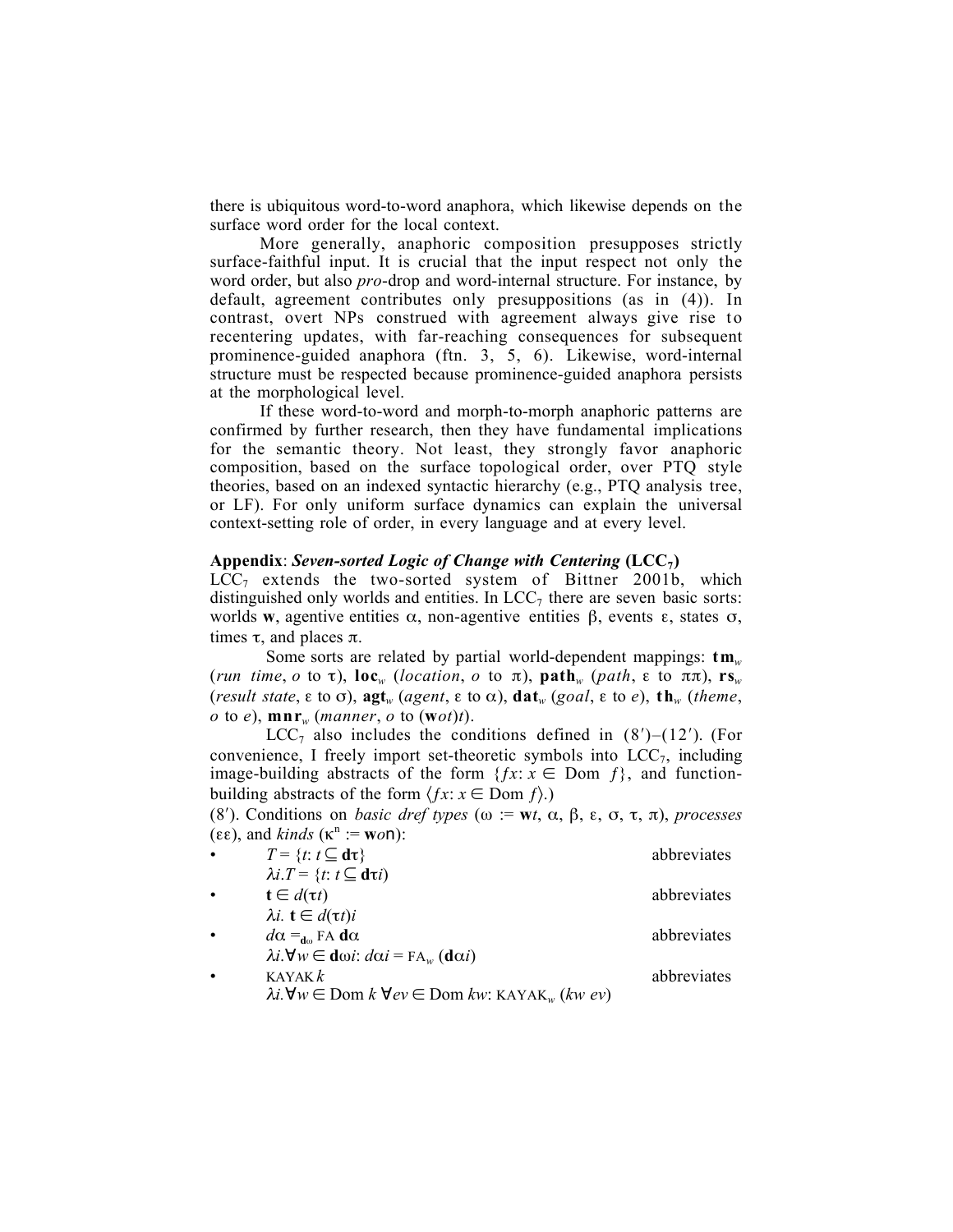|                                                                                                                                                          | $e \in ee$                                                                                                                                                     | abbreviates |  |  |
|----------------------------------------------------------------------------------------------------------------------------------------------------------|----------------------------------------------------------------------------------------------------------------------------------------------------------------|-------------|--|--|
|                                                                                                                                                          | $e \in (Dom ee \cup Ran ee)$                                                                                                                                   |             |  |  |
|                                                                                                                                                          | MAKE.TYPICAL.USE <sub>dω</sub> $\langle ee, \mathbf{d}\alpha, d\kappa^{\beta}\rangle$                                                                          | abbreviates |  |  |
|                                                                                                                                                          | $\lambda i. \forall w \in \text{d}\omega i$ : TYPICAL.FOR <sub>w</sub> (mnr <sub>w</sub> ee, dk <sup>p</sup> i)                                                |             |  |  |
|                                                                                                                                                          | $\wedge \forall e \in ee$ : USE <sub>w</sub> $(e, \text{d}\alpha i, d\kappa^{\beta} iwe)$                                                                      |             |  |  |
|                                                                                                                                                          | $d\varepsilon \varepsilon \subseteq_{d\omega} d\tau$                                                                                                           | abbreviates |  |  |
|                                                                                                                                                          | $\lambda i. \forall w \in \text{d}\omega i \forall e \in ee$ : tm <sub>w</sub> $e \subseteq \text{d}\tau i$                                                    |             |  |  |
|                                                                                                                                                          | beg ee                                                                                                                                                         | abbreviates |  |  |
|                                                                                                                                                          | $ie. e \in (Dom ee - Ran ee)$                                                                                                                                  |             |  |  |
|                                                                                                                                                          | end ee                                                                                                                                                         | abbreviates |  |  |
|                                                                                                                                                          | $ue. e \in (Ran ee - Dom ee)$                                                                                                                                  |             |  |  |
|                                                                                                                                                          | $t \subseteq_{d\omega}$ tm $d\epsilon$ ε                                                                                                                       | abbreviates |  |  |
|                                                                                                                                                          | $\lambda i. \forall w \in \text{d}\omega i$ : t $\subseteq [\text{tm}_{w}(\text{beg } d\epsilon \epsilon i), \text{tm}_{w}(\text{end } d\epsilon \epsilon i)]$ |             |  |  |
|                                                                                                                                                          | $GET_{d\omega}\langle e, d\alpha, th\rangle$                                                                                                                   | abbreviates |  |  |
|                                                                                                                                                          | $\lambda i. \ \forall w \in \text{d}\omega i$ : GET <sub>w</sub> (e, dai, th <sub>w</sub> e)                                                                   |             |  |  |
|                                                                                                                                                          | $b =_{d\omega}$ th $d\varepsilon$                                                                                                                              | abbreviates |  |  |
|                                                                                                                                                          | $\lambda i. \ \forall w \in \text{d}\omega i$ : $b = \text{th}_w e$                                                                                            |             |  |  |
|                                                                                                                                                          | $s =_{d\omega}$ rs de                                                                                                                                          | abbreviates |  |  |
|                                                                                                                                                          | $\lambda i. \ \forall w \in \text{d}\omega i$ : $s = \text{rs}_w e$                                                                                            |             |  |  |
|                                                                                                                                                          | $d\tau \subseteq_{d\omega} d\sigma$                                                                                                                            | abbreviates |  |  |
|                                                                                                                                                          | $\lambda$ <i>i</i> . ∀ <i>w</i> ∈ dω <i>i</i> : dτ <i>i</i> ⊆ tm <sub><i>w</i></sub> (dσ <i>i</i> )                                                            |             |  |  |
|                                                                                                                                                          | SEAL $k$                                                                                                                                                       | abbreviates |  |  |
|                                                                                                                                                          | $\lambda i. \forall w \in \text{Dom } k \ \forall ev \in \text{Dom } kw$ : SEAL <sub>w</sub> (kw ev)                                                           |             |  |  |
|                                                                                                                                                          | $d\beta =_{d\omega} d\kappa^{\beta} (d\varepsilon)$                                                                                                            | abbreviates |  |  |
|                                                                                                                                                          | $\lambda i. \ \forall w \in \text{d}\omega i$ : $d\beta i = d\kappa^{\beta}iw(d\epsilon i)$                                                                    |             |  |  |
|                                                                                                                                                          | (9'). More on <i>basic dref types</i> . Enter <i>accessibility relations</i> ( $\Omega := w\omega$ ):                                                          |             |  |  |
|                                                                                                                                                          | COME.TO <sub>dω</sub> $\langle e, \, \mathbf{d}\alpha, \, \mathbf{loc} \langle \mathbf{beg} \, d\epsilon \epsilon \rangle \rangle$                             | abbreviates |  |  |
|                                                                                                                                                          | $\lambda i$ . ∀w ∈ dω <i>i</i> : COME.TO <sub>w</sub> (e, dα <i>i</i> , loc <sub>w</sub> (beg dεε <i>i</i> ))                                                  |             |  |  |
|                                                                                                                                                          | $d\varepsilon \subseteq_{\mathbf{d}\omega} \mathbf{d}\tau$                                                                                                     |             |  |  |
|                                                                                                                                                          | abbreviates                                                                                                                                                    |             |  |  |
|                                                                                                                                                          | $\lambda$ <i>i</i> . ∀ <i>w</i> ∈ dω <i>i</i> : <b>tm</b> <sub><i>w</i></sub> $d\epsilon$ <i>i</i> ⊆ dτ <i>i</i>                                               |             |  |  |
|                                                                                                                                                          | $\mathbf{t} =_{\mathbf{d}\omega} \mathbf{a} \mathbf{f} \mathbf{t}_{w}$ e                                                                                       | abbreviates |  |  |
|                                                                                                                                                          | $\lambda i. \forall w \in \text{d}\omega i$ : $\mathbf{t} = \text{tm}_{w}(\mathbf{r}\mathbf{s}_{w}e)$                                                          |             |  |  |
|                                                                                                                                                          | SAY <sub>d<math>\omega</math></sub> $\langle e, \mathbf{d}\alpha, q \rangle$                                                                                   | abbreviates |  |  |
|                                                                                                                                                          | $\lambda i.$ $\forall w \in d\omega i$ : SAY <sub>w</sub> $(e, d\alpha i, qw)$                                                                                 |             |  |  |
|                                                                                                                                                          | dat $d\varepsilon =_{d\omega} d\alpha$                                                                                                                         | abbreviates |  |  |
|                                                                                                                                                          | $\lambda i. \ \forall w \in \text{d}\omega i$ : dat <sub>w</sub> $d\epsilon i = d\alpha i$                                                                     |             |  |  |
| (10'). Conditions on <i>habits</i> ( $\eta^{\epsilon\epsilon}$ := $w\tau(\epsilon\epsilon)$ ) and $\tau$ - <i>dom concepts</i> ( $\theta$ := $w\tau t$ ) |                                                                                                                                                                |             |  |  |
|                                                                                                                                                          | mnr $h = \text{mnr } \langle d\varepsilon_3, d\varepsilon_2, d\varepsilon_1 \rangle$                                                                           | abbreviates |  |  |
|                                                                                                                                                          | $\lambda i.$ $\forall w \in$ Dom $h \forall t \in$ Dom $h w$ :                                                                                                 |             |  |  |
|                                                                                                                                                          | $\mathbf{m n r_w} hwt = \mathbf{m n r_w} \langle d\varepsilon_3 i, d\varepsilon_2 i, d\varepsilon_1 i \rangle$                                                 |             |  |  |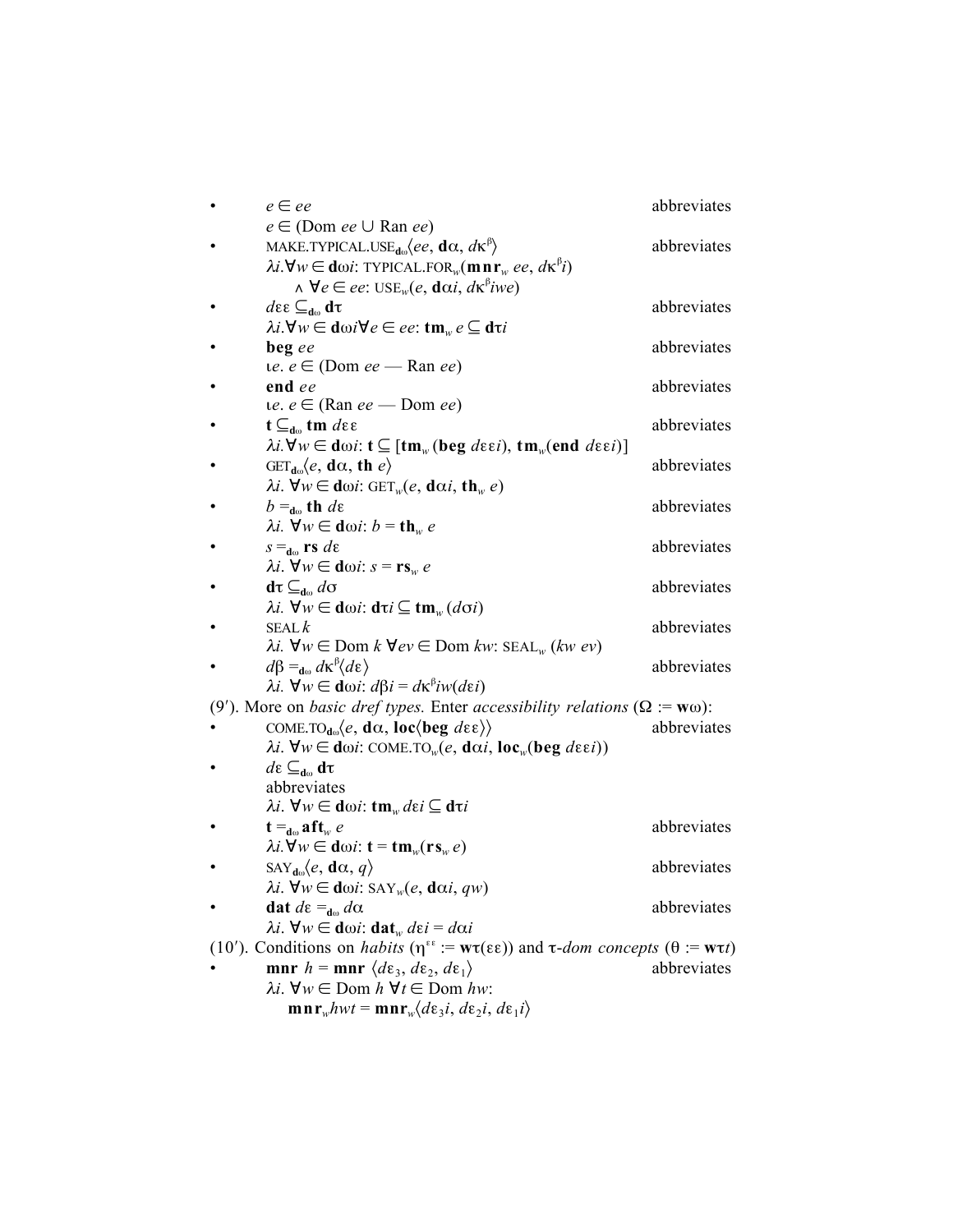| $\text{ACT.ON}\langle d\eta^{\epsilon\epsilon}, \mathbf{d}\alpha, d\alpha \rangle$                                                                              | abbreviates |
|-----------------------------------------------------------------------------------------------------------------------------------------------------------------|-------------|
| $\lambda i. \ \forall w \in \text{Dom } d\eta^{\epsilon\epsilon} i \ \forall t \in \text{Dom } d\eta^{\epsilon\epsilon} i w.$                                   |             |
| $\tan_w d\eta^{\epsilon\epsilon}$ iwt $\subseteq t$                                                                                                             |             |
| $\wedge \forall e \in d\eta^{i}$ iwt $(\text{agt}_{w} e = \text{d}\alpha i \wedge \text{th}_{w} e = d\alpha i),$                                                |             |
| where $\tan_w d\eta^{*v}ivt := [\tan_w(\text{beg } d\eta^{*v}ivt), \text{tm}_w(\text{end } d\eta^{*v}ivt)]$                                                     |             |
| beg $d\eta^{\epsilon\epsilon} \subseteq$ beg $\underline{T}$                                                                                                    | abbreviates |
| $\lambda i. \ \forall w \in \text{Dom } d\eta^{st}$ i: $\min_{\leq} (\text{Dom } d\eta^{st} w) \subseteq \min_{\leq} (\underline{T}w)$                          |             |
| $\underline{T}\subseteq d\eta^{\varepsilon\varepsilon}$                                                                                                         | abbreviates |
| $\lambda i.$ $\forall w \in \text{Dom } \underline{T}$ : $\underline{T}w \subseteq \text{Dom } d\eta^{i\ell}iw$                                                 |             |
| $d\tau \subseteq_{d\omega} d\eta^{\epsilon\epsilon}$                                                                                                            | abbreviates |
| $λi$ . $\forall w \in dωi$ : $d\tau i \subseteq \text{tm}_{w} dηεε i w$ ,                                                                                       |             |
| where $tm_w d\eta^{i\epsilon} i w := [min_{\epsilon}(Dom d\eta^{i\epsilon} i w), max_{\epsilon}(Dom d\eta^{i\epsilon} i w)]$                                    |             |
| (11'). More on <i>habits</i> ( $\eta^* := w\tau \varepsilon$ , $\eta^{\sigma} := w\tau \sigma$ ) and $\tau$ - <i>domain concepts</i> :                          |             |
| $tt =_{d\theta}$ MORNING.OF                                                                                                                                     | abbreviates |
| $\lambda i. \forall w \in \text{Dom } d\theta i \ \forall t \in \text{Dom } tt$ : $tt(t) = \text{MORNING.OF}_{w} t$                                             |             |
| $\mathbf{T} = d\mathbf{\tau}\mathbf{\tau}\langle d\theta \rangle$                                                                                               | abbreviates |
| $\lambda i$ . Dom <b>T</b> = Dom $d\theta i$                                                                                                                    |             |
| $\wedge \forall w \in \text{Dom } \mathbf{I}: \mathbf{I}w = \{d\tau \tau \in d\theta \}$                                                                        |             |
| WAKE.UP $\langle h^{\epsilon}, \mathbf{d}\alpha \rangle$                                                                                                        | abbreviates |
| $\lambda i. \ \forall w \in \text{Dom } h^{\epsilon} \ \forall t \in \text{Dom } h^{\epsilon}$ :                                                                |             |
| $\operatorname{tm}_{w} h^{\epsilon}wt \subseteq t \wedge \operatorname{WAKE.UP}_{w}(h^{\epsilon}wt, \operatorname{d}\alpha i)$                                  |             |
| $d\theta \subseteq_{d_{\omega}} d\eta^{\epsilon}$                                                                                                               | abbreviates |
| $\lambda i. \ \forall w \in \text{d}\omega i$ : $\text{d}\theta i w \subseteq \text{Dom } d\eta^* i w$                                                          |             |
| $\mathbf{T} = \mathbf{a} \mathbf{f} \mathbf{t} \langle d \eta^{\epsilon}   \mathbf{d} \theta \rangle$                                                           | abbreviates |
| $\lambda i$ . Dom <b>T</b> = Dom <b>d</b> $\theta i$                                                                                                            |             |
| $\wedge \forall w \in \text{Dom } \mathbf{I}: \mathbf{I}w = \{t \cap \mathbf{aft}_{w} \, d\eta^{\epsilon} \, \text{ivt}: t \in \mathbf{d}\theta \, \text{iv}\}$ |             |
| $\mathbf{T} \cdot \subseteq \mathbf{d}\theta$                                                                                                                   | abbreviates |
| $\lambda i$ . Dom <b>T</b> = Dom <b>d</b> $\theta i$                                                                                                            |             |
| $\wedge \forall w \in \text{Dom } \mathbf{T} \exists tt \forall t \in \text{Dom } tt$ :                                                                         |             |
| $tt(t) \subseteq t \wedge \text{beg } tt(t) = \text{beg } t$                                                                                                    |             |
| $\wedge \mathbf{T}w = \{t \cap tt(t): t \in d\theta iw\}$                                                                                                       |             |
| SLEEP $\langle h^{\sigma}, d\alpha \rangle$                                                                                                                     | abbreviates |
| $\lambda i. \ \forall w \in \text{Dom } h^{\circ} \ \forall t \in \text{Dom } h^{\circ}w.$                                                                      |             |
| $t \subseteq \mathbf{tm}_w$ $h^{\sigma}wt \wedge \mathrm{SLEEP}_w(h^{\sigma}wt, d\alpha i)$                                                                     |             |
| $d\theta \subseteq_{d\omega} d\eta^{\sigma}$                                                                                                                    | abbreviates |
| $λi$ . $\forall w \in d\omega i$ : $d\theta iw \subseteq$ Dom $d\eta^{\circ}iw$                                                                                 |             |
| $\mathbf{T} = \mathbf{tm}\langle d\eta^{\circ}   \mathbf{d}\theta \rangle$                                                                                      | abbreviates |
| $\lambda i$ . Dom <b>T</b> = Dom <b>d</b> $\theta i$                                                                                                            |             |
| $\wedge \forall w \in \text{Dom } \mathbf{I}: \mathbf{I}w = \{t \cap \mathbf{tm}_w \, d\eta^{\circ} w t: t \in \mathbf{d}\theta \}$                             |             |
| SHORE <sub>d<math>\omega</math></sub> d $\pi$                                                                                                                   | abbreviates |
| $\lambda i. \ \forall w \in \text{d}\omega i$ : SHORE <sub>w</sub> dπi                                                                                          |             |
|                                                                                                                                                                 |             |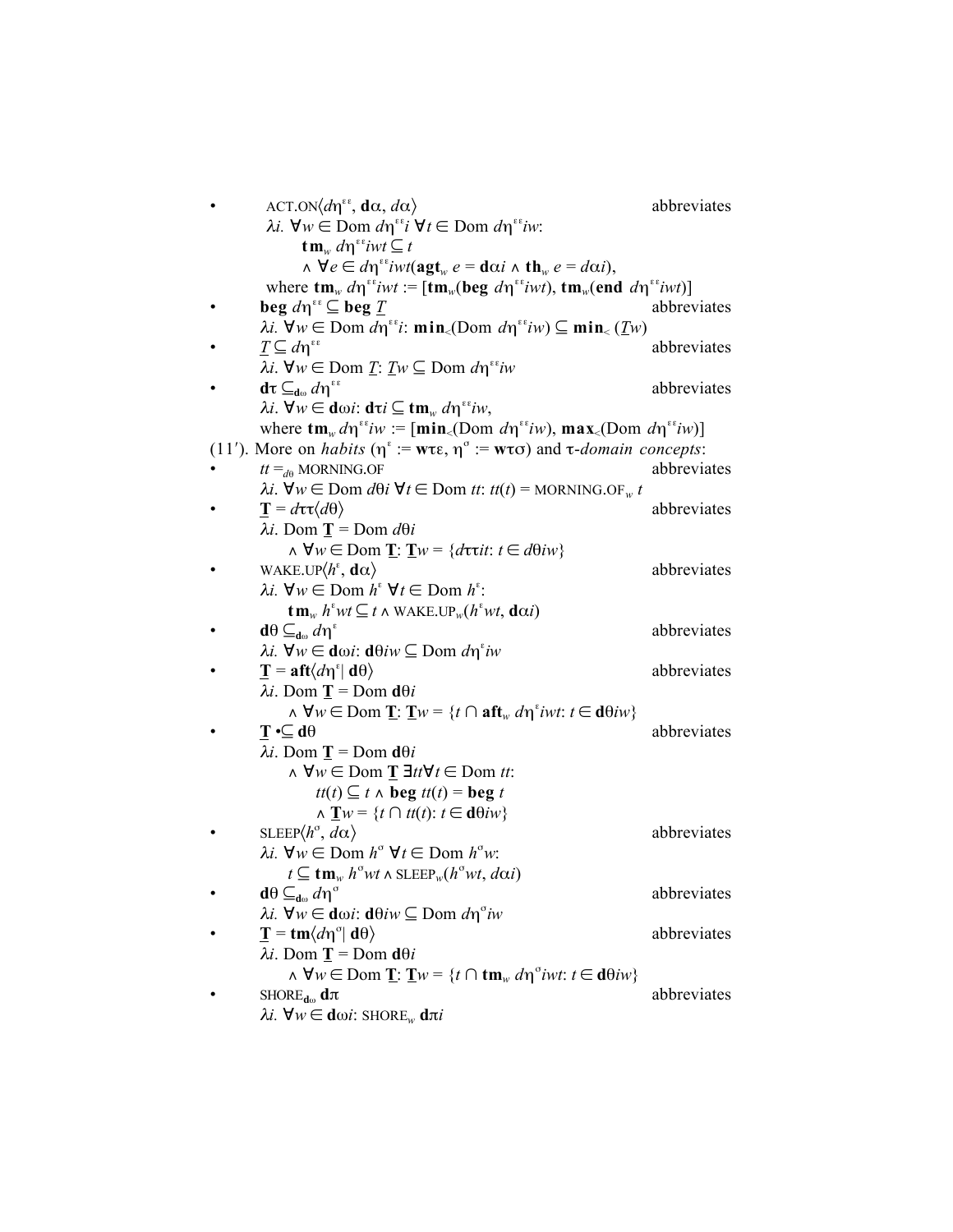end $\langle$ path  $d\eta^{\epsilon} \rangle \subseteq_{d\omega} d\pi$ abbreviates  $\lambda$ *i*. ∀*w* ∈ dω*i* ∀*t* ∈ Dom *d*η<sup>ε</sup>w: end(path<sub>w</sub> dη<sup>ε</sup>wt) ⊆ dπ*i*  $d\eta^{\epsilon} \subseteq_{d\omega} d\theta$  abbreviates <sup>λ</sup>*i*. ∀*w* ∈ dω*i*: Dom *d*η<sup>ε</sup> *iw* ⊆ dθ*iw*  $\mathbf{t} \subseteq_{\mathbf{d}\omega} \cup \mathbf{d}\theta$  abbreviates <sup>λ</sup>*i*. ∀*w* ∈ dω*i*: t ⊆ [min<(dθ*iw*), max<(dθ*iw*)] **beg d**θ  $\leq_{d_0}$  **t** abbreviates  $\lambda$ *i*. ∀*w* ∈ dω*i*: min<sub><</sub>(dθ*iw*) << t  $e =_{d\omega}$  **beg**  $d\eta^e$  abbreviates *λi.*  $\forall w \in \text{d}\omega i$ : *e* = *d*η<sup>ε</sup>*iw*(min<sub><</sub>(Dom *d*η<sup>ε</sup>*iw*)) (12′). Conditions on *scales* and *other dependencies*:  $DIVE\langle f_{\alpha n}, \alpha \rangle$  abbreviates <sup>λ</sup>*i*. ∀*a* ∈ Dom ƒαη ∀*w* ∈ Dom ƒαη*a* ∀*t* ∈ Dom ƒαη*aw*:  $\tan_w f_{\alpha n} a w t \subseteq t \land \text{DIVE}_w(f_{\alpha n} a w t, a)$  $f_{\alpha n}$  = **rs**  $d\alpha n^{\epsilon}$  abbreviates  $\lambda$ *i*. Dom  $f_{\alpha\eta}$  = Dom  $d\alpha$ η<sup>ε</sup>*i* ∧ ∀*a* ∈ Dom ƒαη: Dom ƒαη*a* = Dom *d*αηε *ia*  $\wedge \forall a \in \text{Dom } f_{\alpha\eta} \forall w \in \text{Dom } f_{\alpha\eta} a$ :  $f_{\alpha\eta}aw = \langle \mathbf{rs}_w(d\alpha\eta^s iawt) : t \in \{\mathbf{aft}_w \ e : e \in \text{Ran } d\alpha\eta^s iaw\} \rangle)$ • *d*αη<sup>σ</sup> $\langle d\kappa^{\alpha} \rangle \sim_{kk,\tau} d\alpha$ η<sup>σ</sup> abbreviates <sup>λ</sup>*i*.max<*kk.*τ{*k* <sup>τ</sup> ∈ *kk*<sup>τ</sup> :  $\forall w \in \text{Dom } d\kappa^{\alpha} i \ \forall s \in \text{Ran } d\alpha \eta^{\alpha} i(d\kappa^{\alpha} iws)w$ :  $\tan_w s = k^{\text{t}}ws$  $=$ **max**<sub><kk.τ</sub> { $k^{\tau} \in kk^{\tau}$ : ∀*w* ∈ Dom *d*αησ *i*(dα*i*)∀*s* ∈ Ran *d*αησ *i*(dα*i*)*w*:  $\tan_w s = k^{\text{t}}ws$ where  $k <_{kk} k'$  iff  $k' \in \{kk(k), kk(k(k)), \ldots\}$  $f_{\sigma\tau} = d_{\kappa\kappa}$  tm abbreviates  $\lambda$ *i*. ∀*k*<sup>τ</sup> ∈ *d*κκ<sup>τ</sup>*i* ∀*w* ∈ Dom *k*<sup>τ</sup> ∀*s* ∈ Dom *k*<sup>τ</sup>*w*: *f*<sub>στ</sub>*s* = **tm**<sub>*w*</sub> *s*  $\text{scale}(d\kappa \kappa^{\tau}, |f_{\sigma\tau}|)$ abbreviates *λi*. **∃** $k^{\text{t}}$ <sub>1</sub>, …,  $k^{\text{t}}$ <sub>*n*</sub>: *d*κκ<sup>τ</sup>*i*</sub> = χ $\langle k^{\text{t}}$ <sub>1</sub>, …,  $k^{\text{t}}$ <sub>*n*</sub>  $\rangle$  ∧  $k^{\text{t}}$ <sub>*n*</sub> ⊂ … ⊂  $k^{\text{t}}$ <sub>1</sub>  $\land$   $\forall k^{\tau}$  ∈ Dom *d*κκ<sup>τ</sup>*i*:  $\min \{ |f_{\sigma \tau} s| : w \in \text{Dom } k^{\tau}, s \in \text{Dom } k^{\tau} w \}$  $\leq$  **min** { $|f_{\sigma\tau}s|$ :  $w \in$  Dom *d* $\kappa\kappa^{\tau}ik$ ,  $s \in$  Dom *d* $\kappa\kappa^{\tau}ikw$ } where  $\chi \langle k_1, ..., k_n \rangle$  :=  $\langle k_{m+1}: k_m \in \{k_1, ..., k_{n-1}\} \rangle$ and  $k \subset k'$  iff ∀*w* ∈ Dom *k*: Ran  $kw \subset \text{Ran } k'w$ •  $h^{\circ} = d\alpha \eta^{\circ} \langle d\kappa^{\alpha} \rangle$ 〉 abbreviates *λi*. Dom *h*<sup>σ</sup> = {*w* ∈ Dom *d*κ<sup>α</sup>*i*: Ran *d*κ<sup>α</sup>*iw* ∩ Dom *d*αη<sup>σ</sup>*i* ≠ ∅}  $\wedge \forall w \in \text{Dom } h^{\circ}$ : Dom  $h^{\sigma} w = {t \in$  Dom *d*αη<sup>σ</sup>*iaw*: *a* ∈ Ran *d*κ<sup>α</sup>*iw*}  $\Lambda$   $\forall w \in \text{Dom } h^{\circ} \forall t \in \text{Dom } h^{\circ}w$ :  $h^{\circ}wt = d\alpha \eta^{\circ}i(d\kappa^{\circ}iw(h^{\circ}wt))wt$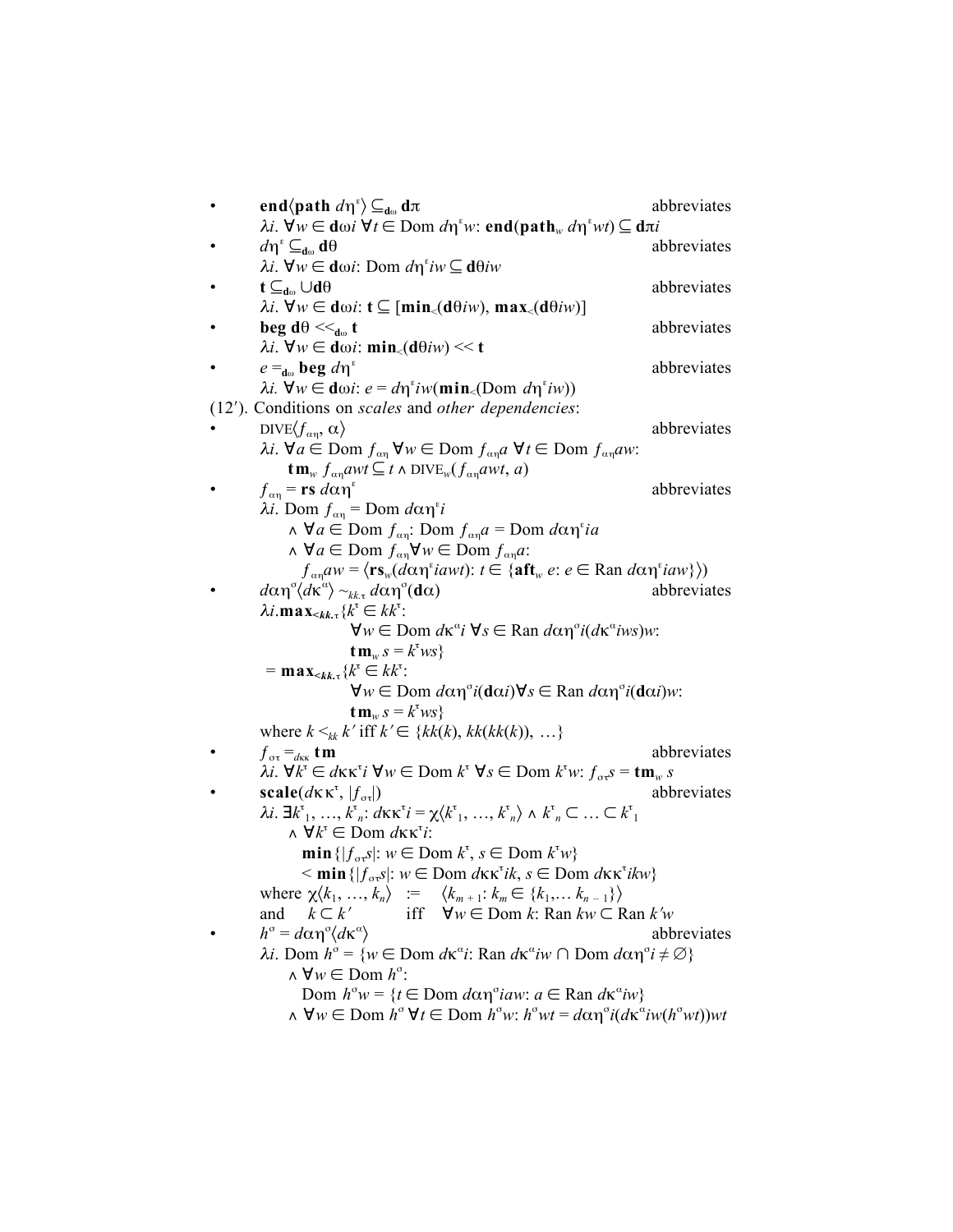\n- \n
$$
d\sigma\tau\langle h^{\circ}\rangle \subseteq \mathbf{end} d\kappa\kappa^{\tau}
$$
\n
\n- \n
$$
\lambda i. \nabla w \in \text{Dom } h^{\circ}:
$$
\n
$$
\{\text{d}\sigma\tau\langle h^{\circ}w\tau\rangle : t \in \text{Dom } h^{\circ}w\} \subseteq \text{Ran }(\mathbf{end} d\kappa\kappa^{\tau}i)w
$$
\n
\n- \n
$$
d\sigma\tau\langle h^{\circ}\rangle \sim_{d\kappa\kappa} d\sigma\tau\langle d\eta^{\circ}\rangle
$$
\n
\n- \n
$$
\lambda i. \max_{< k} \{k^{\tau} \in d\kappa\kappa^{\tau}i : \nabla w \in \text{Dom } h^{\circ}\nabla s \in \text{Ran } h^{\circ}w:
$$
\n
$$
\text{d}\sigma\tau is = k^{\tau}ws\}
$$
\n
\n- \n
$$
= \max_{< k} \{k^{\tau} \in d\kappa\kappa^{\tau}i : \nabla w \in \text{Dom } d\eta^{\circ}i\nabla s \in \text{Ran } d\eta^{\circ}iw:
$$
\n
$$
\text{d}\sigma\tau is = k^{\tau}ws\}
$$
\n
\n- \n
$$
\lambda^{\tau} = d\sigma\tau\langle d\eta^{\circ}\rangle
$$
\n
\n- \n
$$
\lambda^{\tau} = \text{Dom } d\eta^{\circ}i
$$
\n
\n- \n
$$
\lambda \nabla w \in \text{Dom } h^{\tau}v = \text{Ran } d\eta^{\circ}iw
$$
\n
\n- \n
$$
\lambda \nabla w \in \text{Dom } h^{\tau}v = \text{Ran } d\eta^{\circ}iw
$$
\n
\n- \n
$$
\lambda \nabla w \in \text{Dom } h^{\tau}v = \text{Ran } d\eta^{\circ}iw
$$
\n
\n- \n
$$
\text{ab}h\tau^{\tau} = ((\mathbf{end } d\kappa\kappa^{\tau})|d\eta^{\circ})
$$
\n
\n- \n
$$
\lambda^{\tau} = ((\mathbf{end } d\kappa\kappa^{\tau}i) \in
$$

## Acknowledgements

For helpful feedback, I thank the participants in the 39th annual meeting of the *Chicago Linguistic Society*, the workshop on *Direct Compositionality* at Brown University, the first annual conference on the *Semantics of Under-represented Languages in the Americas* at the University of Massachusetts at Amherst, and my colloquia at the Center for Cognitive Science at Edinburgh University, Copenhagen Business School, and the Hebrew University in Jerusalem. This research was supported by the NSF grant BCS-9905600 to Rutgers.

## References

Abraham, Werner and Sjaak de Meij. 1986. *Topic, Focus, and Configurationality.* Amsterdam: John Benjamins.

Bittner, Maria. 2001a. Surface composition as bridging. *Journal of Semantics* 18:127–77.

Bittner, Maria. 2001b. Topical referents for individuals and possibilities. *SALT* IX, 36–55. Ithaca: CLC.

Bittner, Maria. 1994. *Case, Scope, and Binding*. Dordrecht: Kluwer.

Chierchia, Gennaro. 1998. Reference to kinds across languages. *Natural Language Semantics* 6:339–405.

Cresswell, Max. 1976. The semantics of degree. *Montague Semantics*, ed. by Barbara Partee, 261–92. New York: Academic Press.